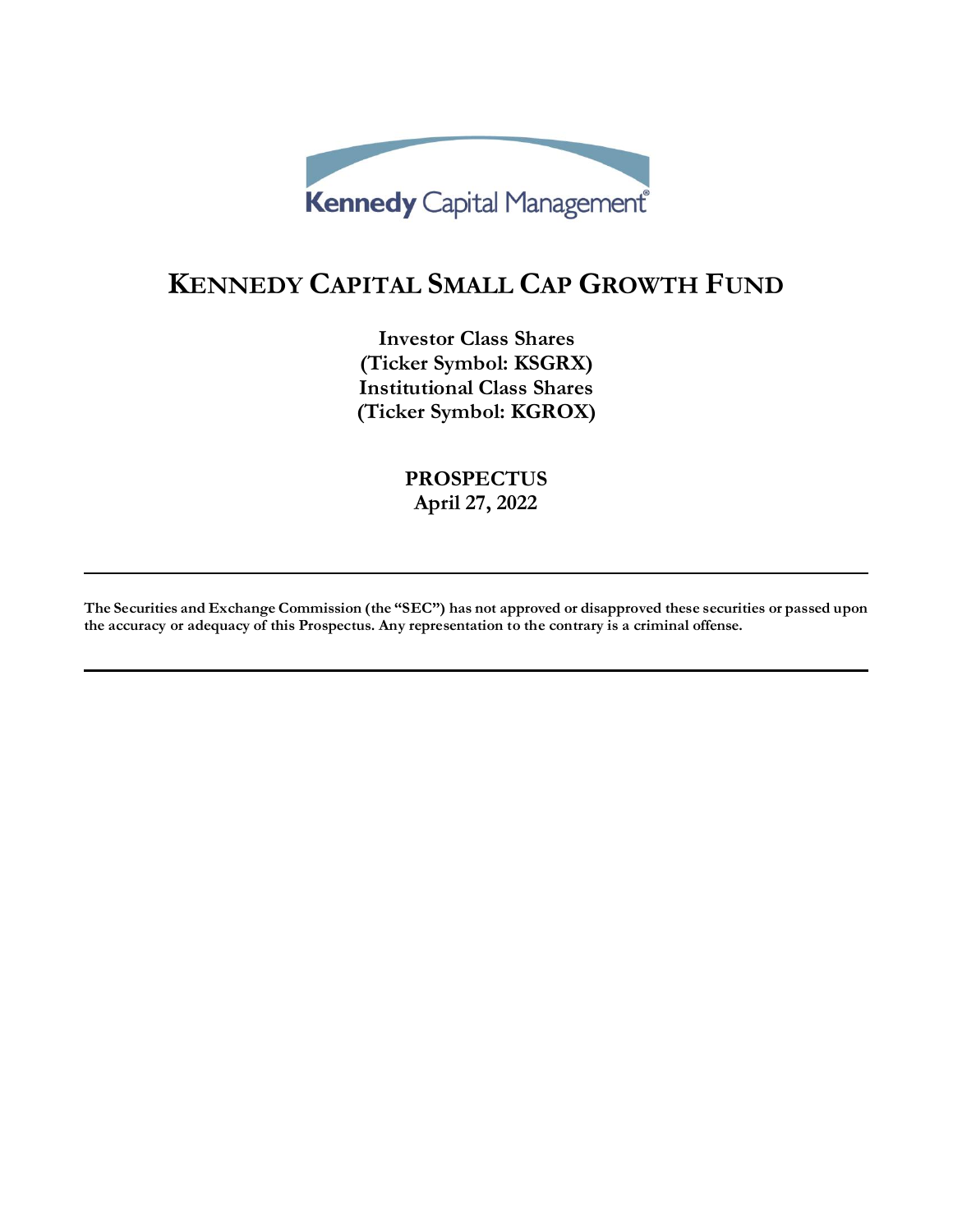# **Kennedy Capital Small Cap Growth Fund**

*A series of Investment Managers Series Trust II (the "Trust")*

# **TABLE OF CONTENTS**

| MORE ABOUT THE FUND'S INVESTMENT OBJECTIVE, PRINCIPAL INVESTMENT |  |
|------------------------------------------------------------------|--|
|                                                                  |  |
|                                                                  |  |
|                                                                  |  |
|                                                                  |  |
|                                                                  |  |
|                                                                  |  |
|                                                                  |  |

**This Prospectus sets forth basic information about the Fund that you should know before investing. It should be read and retained for future reference.**

**The date of this Prospectus is April 27, 2022.**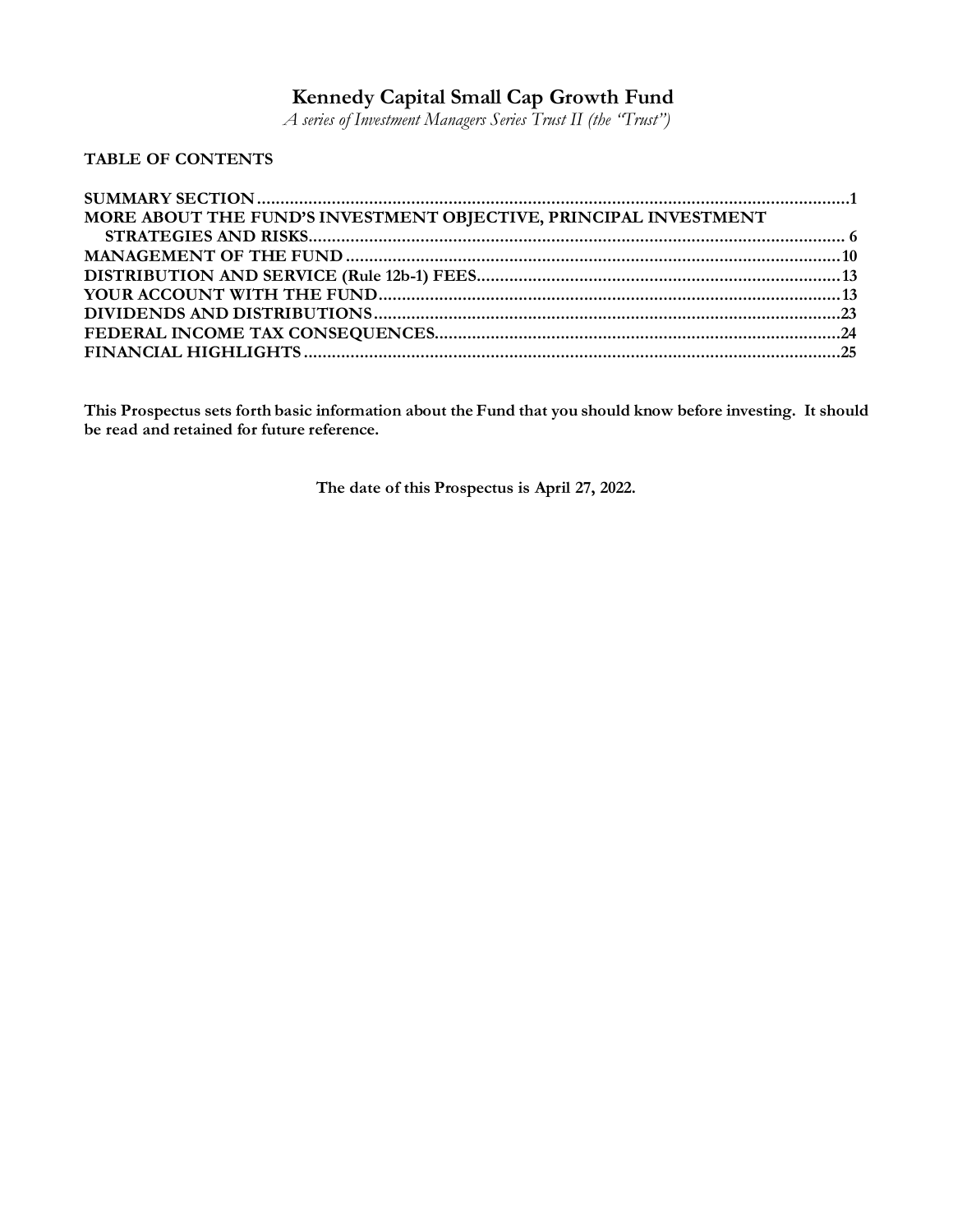# <span id="page-2-0"></span>**SUMMARY SECTION**

#### **Investment Objective**

The investment objective of the Kennedy Capital Small Cap Growth Fund (the "Fund") is capital appreciation.

#### **Fees and Expenses of the Fund**

This table describes the fees and expenses that you may pay if you buy, hold and sell shares of the Fund. You may pay other fees, such as brokerage commissions and other fees to financial intermediaries, which are not reflected in the table and example below.

|                                                                       | Investor      | Institutional |
|-----------------------------------------------------------------------|---------------|---------------|
| <b>Shareholder Fees</b>                                               | Class         | Class         |
| (fees paid directly from your investment)                             | <b>Shares</b> | <b>Shares</b> |
| Wire fee                                                              | \$20          | \$20          |
| Overnight check delivery fee                                          | \$25          | \$25          |
| Retirement account fees (annual maintenance fee)                      | \$15          | \$15          |
| <b>Annual Fund Operating Expenses</b>                                 |               |               |
| (expenses that you pay each year as a percentage of the value of your |               |               |
| <i>investment</i> )                                                   |               |               |
| Management fees                                                       | $0.82\%$      | $0.82\%$      |
| Distribution (Rule 12b-1) fees                                        | $0.25\%$      | None          |
| Other expenses                                                        | $0.62\%$      | 0.62%         |
| Total annual fund operating expenses                                  | $1.69\%$      | $1.44\%$      |
| Fees waived and/or expenses reimbursed <sup>1</sup>                   | $(0.55\%)$    | $(0.55\%)$    |
| Total annual fund operating expenses after waiving fees               |               |               |
| and/or reimbursing expenses <sup>1</sup>                              | $1.14\%$      | 0.89%         |
|                                                                       |               |               |

1 The Fund's advisor has contractually agreed to waive its fees and/or pay for operating expenses of the Fund to ensure that total annual fund operating expenses (excluding any taxes, leverage interest, brokerage commissions, dividend and interest expenses on short sales, acquired fund fees and expenses (as determined in accordance with SEC Form N-1A), expenses incurred in connection with any merger or reorganization, and extraordinary expenses such as litigation expenses) do not exceed 1.14% and 0.89% of the average daily net assets of the Investor Class shares and Institutional Class shares of the Fund, respectively. This agreement is in effect until April 30, 2023, and it may be terminated before that date only by the Trust's Board of Trustees. The Fund's advisor is permitted to seek reimbursement from the Fund, subject to certain limitations, of fees waived or payments made to the Fund for a period ending three years after the date of the waiver or payment. This reimbursement may be requested from the Fund if the reimbursement will not cause the Fund's annual expense ratio to exceed the lesser of (a) the expense limitation in effect at the time such fees were waived or payments made, or (b) the expense limitation in effect at the time of the reimbursement.

#### **Example**

This example is intended to help you compare the cost of investing in the Fund with the cost of investing in other mutual funds.

The example assumes that you invest \$10,000 in the Fund for the time periods indicated and then redeem all of your shares at the end of those periods. The example also assumes that your investment has a 5% return each year and that the Fund's operating expenses remain the same. The example reflects the Fund's contractual fee waiver and/or expense reimbursement only for the term of the contractual fee waiver and/or expense reimbursement.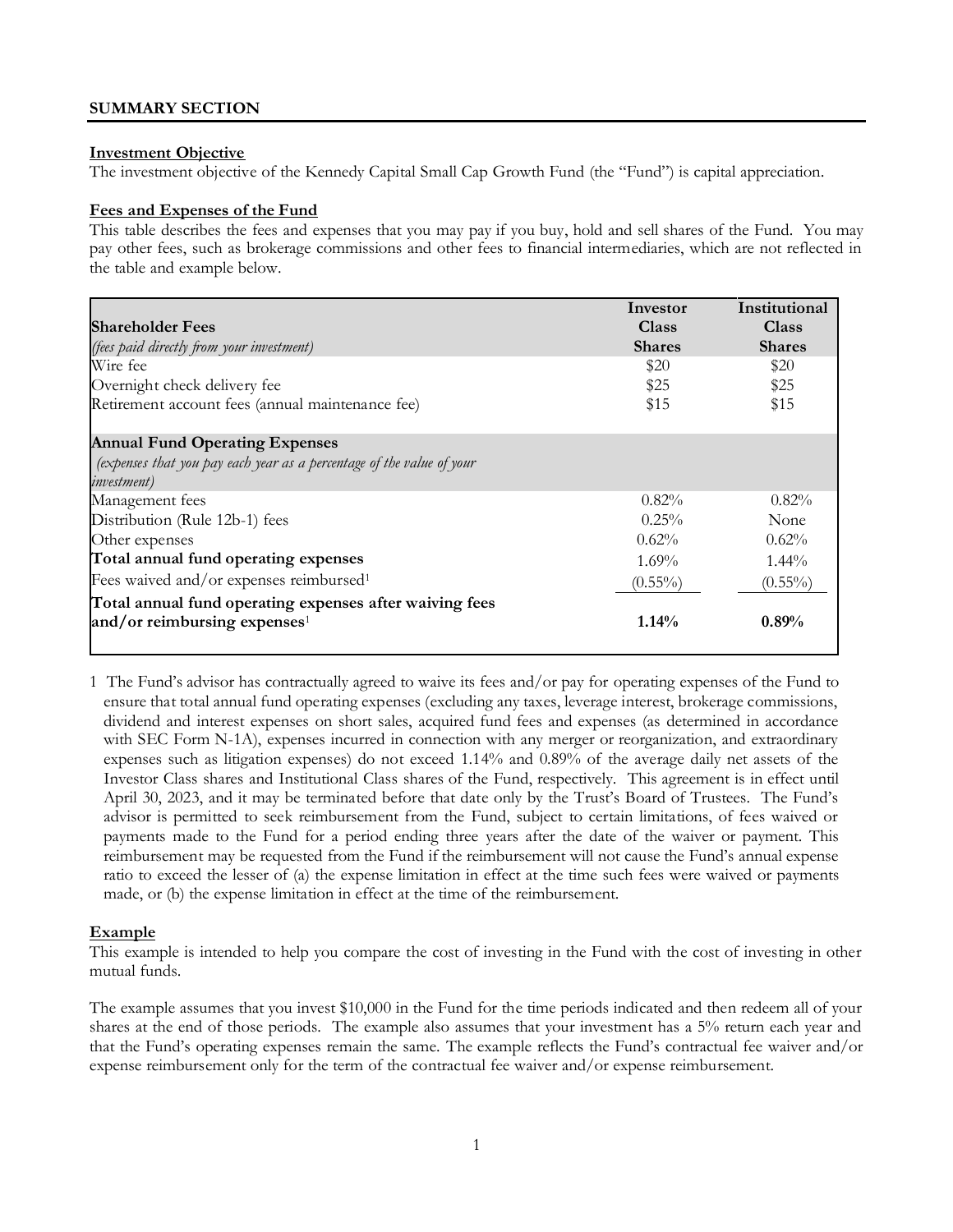Although your actual costs may be higher or lower, based on these assumptions your costs would be:

|                            | <b>One Year</b> | <b>Three Years</b> |
|----------------------------|-----------------|--------------------|
| Investor Class shares      | \$116           | \$479              |
| Institutional Class shares | \$91            | \$401              |

#### **Portfolio Turnover**

The Fund pays transaction costs, such as commissions, when it buys and sells securities (or "turns over" its portfolio). A higher portfolio turnover may indicate higher transaction costs and may result in higher taxes when Fund shares are held in a taxable account. These costs, which are not reflected in annual fund operating expenses or in the example, affect the Fund's performance. The Fund is newly-created and, as a result, does not yet have a portfolio turnover rate.

# **Principal Investment Strategies**

Under normal circumstances, the Fund invests at least 80% of its net assets (plus any borrowings for investment purposes) in equity securities of small capitalization companies. Equity securities include domestic common and preferred stock, American Depositary Receipts ("ADRs"), and securities of real estate investment trusts ("REITs") and shares of investment companies, including exchange-traded funds ("ETFs") designed to track small cap indices. The Fund's advisor, Kennedy Capital Management, Inc. (the "Advisor"), defines small capitalization companies as those with market capitalizations within the range of companies included in the Russell 2000® Growth Index (the "Index") at the time of purchase. The capitalization range of companies in the Index may change with market conditions or due to changes in the composition of the Index. As of December 31, 2021, the market capitalization range of the Index was between \$32 million and \$13.88 billion. Investments in companies that move above or below the capitalization range of the Index may continue to be held by the Fund in the Advisor's sole discretion. The market capitalization of a security is measured at the time of purchase.

In seeking to achieve the Fund's investment objective, the Advisor's investment approach begins with fundamental, bottom-up research to evaluate investment opportunities, focusing on companies that it believes have superior management and which have business models with a high potential for earnings. The Advisor believes superior risk adjusted performance can be achieved by investing in a diversified portfolio of companies that (i) have durable business models, (ii) are able to deploy assets into a growing set of opportunities, and (iii) achieve superior rates of return on those investments. This investment philosophy is rooted in the understanding that value is created when a business can continue to generate attractive returns on its existing capital and have the opportunity to reinvest capital in the future at equal or greater returns. Each company under consideration for investment is primarily classified by the Advisor in one of the following three stages of the growth life cycle: Early Growth, Steady Compounder, or Material Positive Change. Companies classified as Early Growth are companies that have rapid asset growth, margins not yet to scale, improving returns on invested capital ("ROIC") or cash flow return on investment ("CFROI®") and low penetration in the end market. Companies classified as Steady Compounder are established companies that are able to sustain evaluated levels of asset growth, have consistently high or expanding returns on invested capital and have high barriers to entry. Companies classified as Material Positive Change demonstrate structural change (e.g., management divesting an underperforming business segment) that improves asset growth and/or ROIC/CFROI®, have a growth profile post-change and can be found anywhere along the growth life cycle. The Fund invests across the full spectrum of growth but may also invest in companies that the Advisor considers to be undervalued. The Advisor utilizes a company's return on invested capital as a central component of its analysis to determine the intrinsic value of companies included in the Fund's portfolio.

The Advisor may sell all or a portion of a position of the Fund's portfolio holdings when, in its opinion, one or more of the following occurs, among other reasons: (i) there is a change in the Advisor's analysis on a particular issuer; (ii) there is a change in the Advisor's classification of the issuer; (iii) the issuer's fundamentals deteriorate; (iv) the Advisor identifies more attractive investment opportunities for the Fund; (v) the issuer's market capitalization consistently exceeds the capitalization range of the Index; or (vi) the Fund requires cash to meet redemption requests.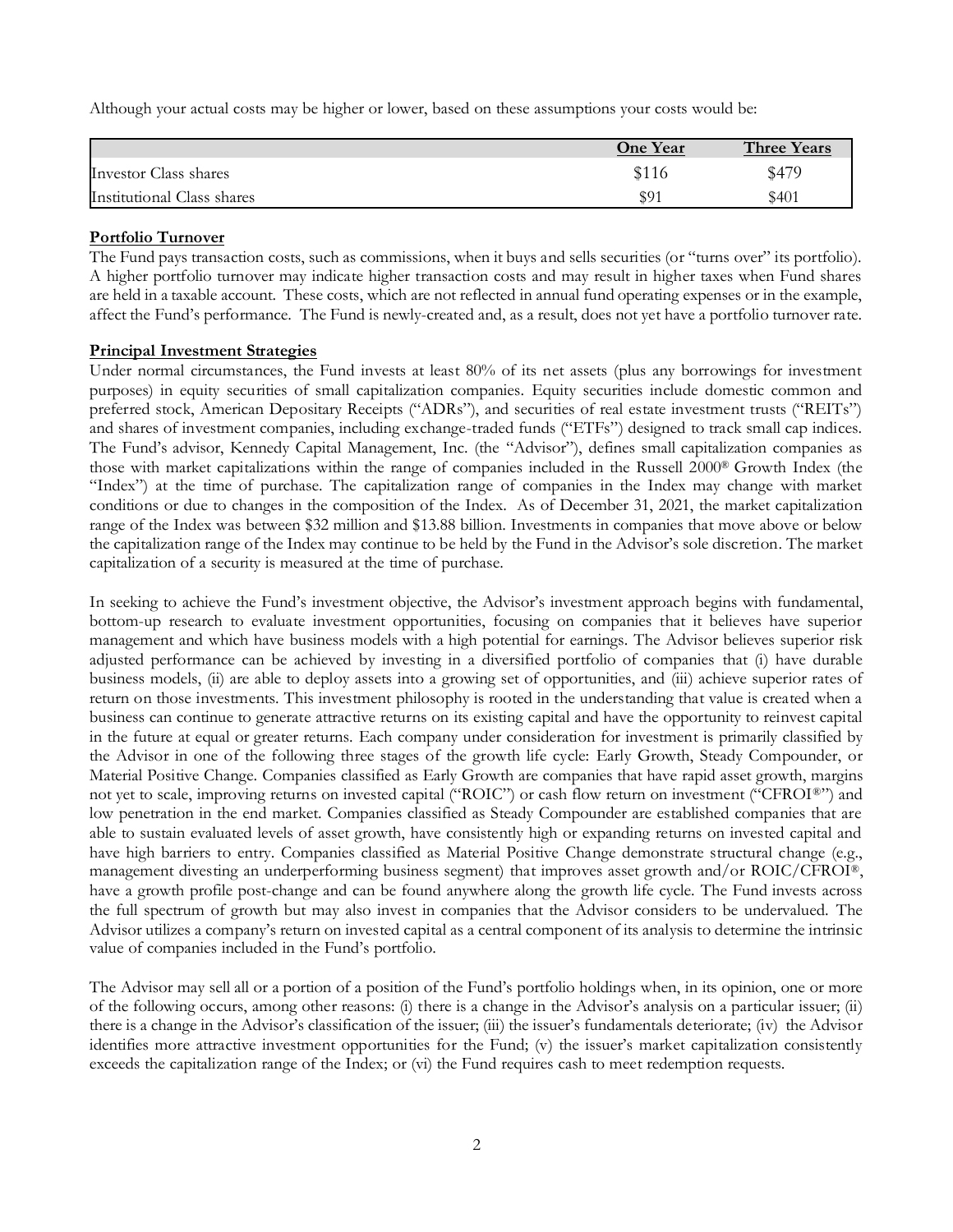# **Principal Risks of Investing**

Risk is inherent in all investing and you could lose money by investing in the Fund. A summary description of certain principal risks of investing in the Fund is set forth below. Before you decide whether to invest in the Fund, carefully consider these risk factors associated with investing in the Fund, which may cause investors to lose money. There can be no assurance that the Fund will achieve its investment objective.

**Market risk.** The market price of a security or instrument may decline, sometimes rapidly or unpredictably, due to general market conditions that are not specifically related to a particular company, such as real or perceived adverse economic or political conditions throughout the world, changes in the general outlook for corporate earnings, changes in interest or currency rates, or adverse investor sentiment generally. In addition, local, regional or global events such as war, acts of terrorism, the spread of infectious illness or other public health issues, or other events could have a significant impact on a security or instrument. The market value of a security or instrument also may decline because of factors that affect a particular industry or industries, such as labor shortages or increased production costs and competitive conditions within an industry.

**Equity risk.** The value of the equity securities held by the Fund may fall due to general market and economic conditions, perceptions regarding the industries in which the issuers of securities held by the Fund participate, or factors relating to specific companies in which the Fund invests.

**Small-cap company risk.** The securities of small-capitalization companies may be subject to more abrupt or erratic market movements and may have lower trading volumes or more erratic trading than securities of larger, more established companies or market averages in general. In addition, such companies typically are more likely to be adversely affected than large capitalization companies by changes in earning results, business prospects, investor expectations or poor economic or market conditions.

**Growth-oriented investment strategies risk.** Growth funds generally focus on stocks of companies believed to have above-average potential for growth in revenue and earnings. Growth securities typically are very sensitive to market movements because their market prices frequently reflect projections of future earnings or revenues, and when it appears that those expectations will not be met, the prices of growth securities typically fall.

**American depositary receipts risk.** The stocks of most foreign companies that trade in the U.S. markets are traded as ADRs. U.S. depositary banks issue these stocks. Each ADR represents one or more shares of foreign stock or a fraction of a share. The price of an ADR corresponds to the price of the foreign stock in its home market, adjusted to the ratio of the ADRs to foreign company shares. Therefore, while purchasing a security on a U.S. exchange, the risks inherently associated with foreign investing still apply to ADRs.

**Foreign investment risk.** The prices of foreign securities may be more volatile than the prices of securities of U.S. issuers because of economic and social conditions abroad, political developments, and changes in the regulatory environments of foreign countries. Changes in exchange rates and interest rates, and the imposition of sanctions, confiscations, trade restrictions (including tariffs) and other government restrictions by the United States and/or other governments may adversely affect the values of the Fund's foreign investments. Foreign companies are generally subject to different legal and accounting standards than U.S. companies, and foreign financial intermediaries may be subject to less supervision and regulation than U.S. financial firms. Foreign securities include American Depositary Receipts ("ADRs") and Global Depositary Receipts ("GDRs"). Unsponsored ADRs and GDRs are organized independently and without the cooperation of the foreign issuer of the underlying securities, and involve additional risks because U.S. reporting requirements do not apply. In addition, the issuing bank may deduct shareholder distribution, custody, foreign currency exchange, and other fees from the payment of dividends.

**Real estate investment trust (REIT) risk.** The Fund's investment in REITs will subject the Fund to risks similar to those associated with direct ownership of real estate, including losses from casualty or condemnation,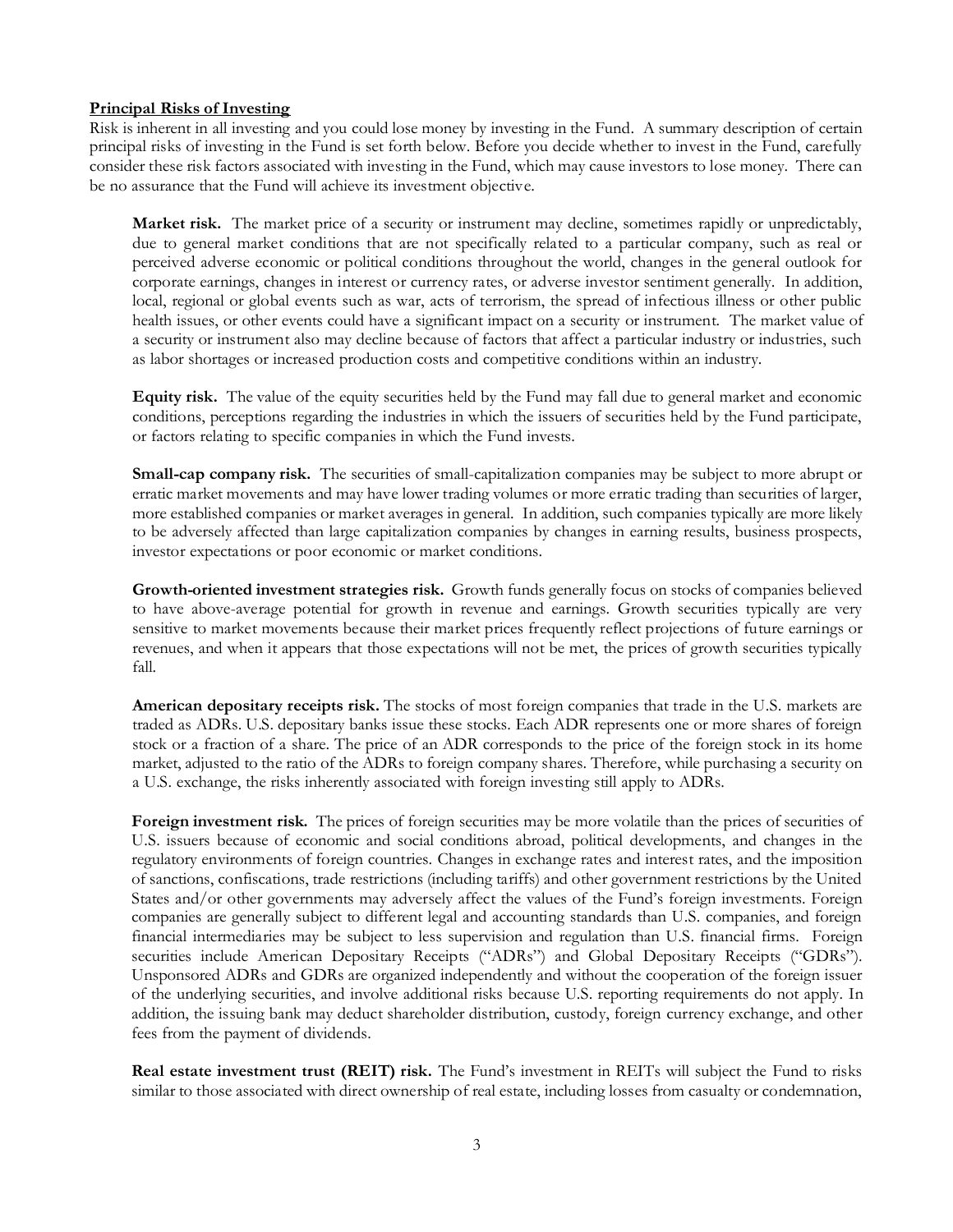and changes in local and general economic conditions, supply and demand, interest rates, zoning laws, regulatory limitations on rents, property taxes and operating expenses.

**ETF and mutual fund risk.** Investing in ETFs or mutual funds will provide the fund with exposure to the risks of owning the underlying securities the ETFs or mutual funds hold. Shares of ETFs typically trade on securities exchanges and may at times trade at a premium or discount to their net asset values. In addition, an ETF or a mutual fund, if the mutual fund is an index fund, may not replicate exactly the performance of the benchmark index it seeks to track for a number of reasons, including transaction costs incurred by the ETF or mutual fund, the temporary unavailability of certain index securities in the secondary market, or discrepancies between the ETF or mutual fund and the index with respect to the weighting of securities or the number of securities held. It may be more expensive for the Fund to invest in an ETF or mutual fund than to own the portfolio securities of these investment vehicles directly. Investing in ETFs and mutual funds, which are investment companies, involves duplication of advisory fees and certain other expenses. The Fund will pay brokerage commissions in connection with the purchase and sale of shares of ETFs. In addition, the Fund may invest in underlying funds which invest a larger portion of their assets in one or more sectors than many other mutual funds, and thus will be more susceptible to negative events affecting those sectors.

**Management and strategy risk.** The value of your investment depends on the judgment of the Fund's advisor about the quality, relative yield, value or market trends affecting a particular security, industry, sector or region, which may prove to be incorrect.

**No operating history.** The Fund is newly organized and has no operating history. As a result, prospective investors have no track record or history on which to base their investment decisions**.**

**COVID-19 related market events.** The pandemic of the novel coronavirus respiratory disease designated COVID-19 has resulted in extreme volatility in the financial markets, a domestic and global economic downturn, severe losses, particularly to some sectors of the economy and individual issuers, and reduced liquidity of many instruments. There have also been significant disruptions to business operations, including business closures; strained healthcare systems; disruptions to supply chains and employee availability; large fluctuations in consumer demand; and widespread uncertainty regarding the duration and long-term effects of the pandemic. The pandemic may result in domestic and foreign political and social instability, damage to diplomatic and international trade relations, and continued volatility and/or decreased liquidity in the securities markets. Some interest rates are very low and in some cases yields are negative. Governments and central banks, including the Federal Reserve in the United States, are taking extraordinary and unprecedented actions to support local and global economies and the financial markets. This and other government intervention into the economy and financial markets to address the pandemic may not work as intended, particularly if the efforts are perceived by investors as being unlikely to achieve the desired results. Rates of inflation have also recently risen, which could adversely affect economies and markets. In addition, the COVID-19 pandemic, and measures taken to mitigate its effects, could result in disruptions to the services provided to the Fund by its service providers. Other market events like the COVID-19 pandemic may cause similar disruptions and effects.

**Cybersecurity risk.** Cybersecurity incidents may allow an unauthorized party to gain access to Fund assets, customer data (including private shareholder information), or proprietary information, or cause the Fund, the Advisor, and/or other service providers (including custodians, sub-custodians, transfer agents and financial intermediaries) to suffer data breaches, data corruption or loss of operational functionality. In an extreme case, a shareholder's ability to exchange or redeem Fund shares may be affected. Issuers of securities in which the Fund invests are also subject to cybersecurity risks, and the value of those securities could decline if the issuers experience cybersecurity incidents.

#### **Performance**

The Fund is new and does not have a full calendar year performance record to compare against other mutual funds or broad measures of securities market performance such as indices. Performance information will be available after the Fund has been in operation for one calendar year.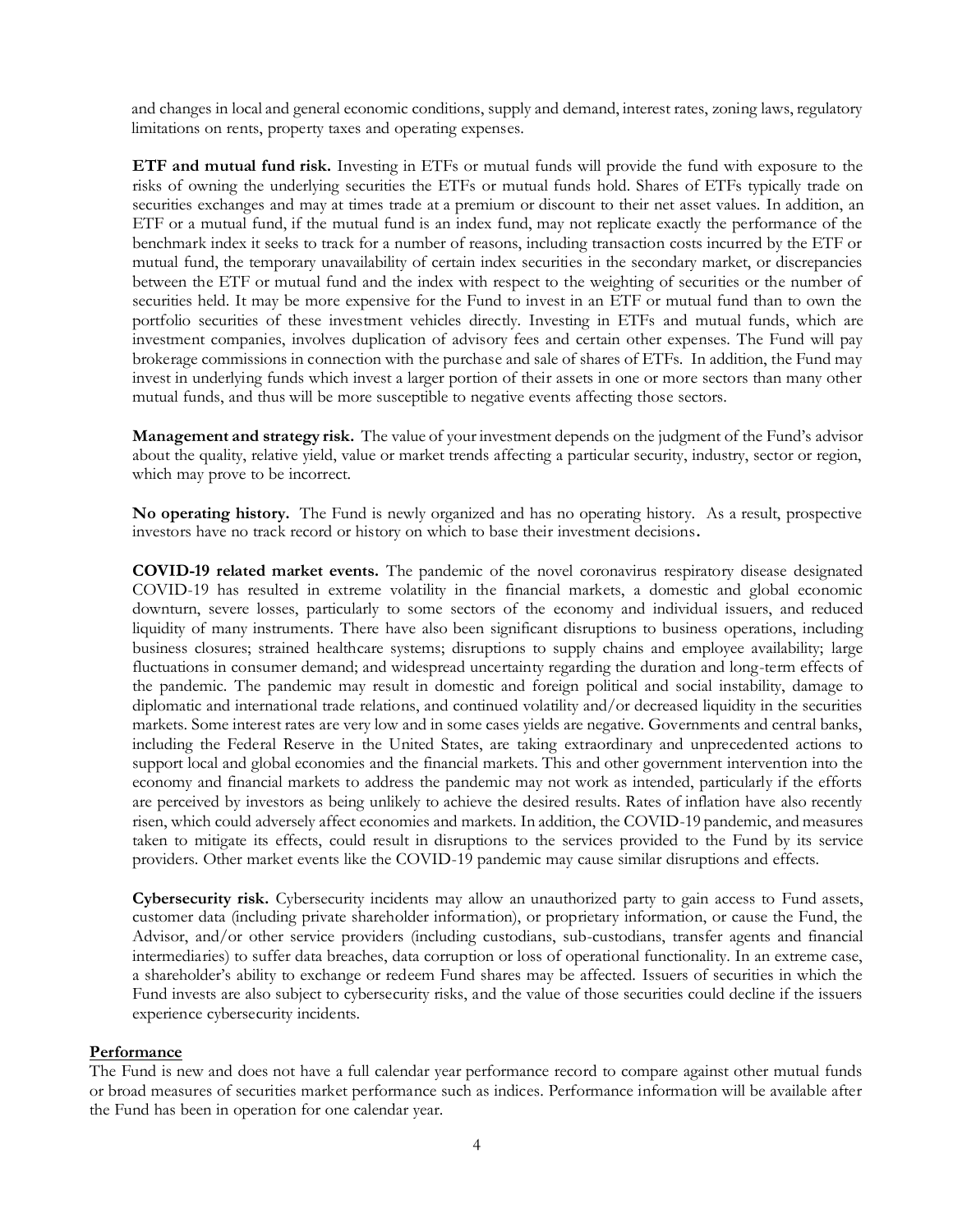# **Investment Advisor**

Kennedy Capital Management, Inc.

#### **Portfolio Manager**

Jean Barnard, CFA®, Portfolio Manager of the Advisor, and Ryan Dunnegan, CPA, Portfolio Manager and Research Analyst of the Advisor, serve as the Fund's portfolio managers. Ms. Barnard and Mr. Dunnegan have been portfolio managers since the Fund's inception in April 2022 and are jointly and primarily responsible for the day-to-day management of the Fund.

# **Purchase and Sale of Fund Shares**

To purchase shares of the Fund, generally you must invest at least the minimum amount. Currently, Investor Class shares are not available for purchase.

|                            | To Open             | To Add to           |
|----------------------------|---------------------|---------------------|
| <b>Minimum Investments</b> | <b>Your Account</b> | <b>Your Account</b> |
| Investor Class             |                     |                     |
| Direct Regular Accounts    | \$2,500             | \$100               |
| Direct Retirement Accounts | \$2,500             | \$100               |
| Automatic Investment Plan  | \$2,500             | \$100               |
| Gift Account For Minors    | \$2,500             | \$100               |
| Institutional Class        |                     |                     |
| Direct Regular Accounts    | \$50,000            | \$100               |
| Direct Retirement Accounts | \$50,000            | \$100               |
| Automatic Investment Plan  | \$50,000            | \$100               |
| Gift Account For Minors    | \$50,000            | \$100               |

Fund shares are redeemable on any business day the New York Stock Exchange (the "NYSE") is open for business, by written request or by telephone.

# **Tax Information**

The Fund's distributions are generally taxable, and will ordinarily be taxed as ordinary income, qualified dividend income or capital gains, unless you are investing through a tax-advantaged arrangement, such as a 401(k) plan or an individual retirement account. Shareholders investing through such tax-advantaged arrangements may be taxed later upon withdrawal of monies from those arrangements.

#### **Payments to Broker-Dealers and Other Financial Intermediaries**

If you purchase shares of the Fund through a broker-dealer or other financial intermediary (such as a bank), the Fund and its related companies may pay the intermediary for the sale of Fund shares and related services. These payments may create a conflict of interest by influencing the broker-dealer or other intermediary and your salesperson to recommend the Fund over another investment. Ask your salesperson or visit your financial intermediary's website for more information.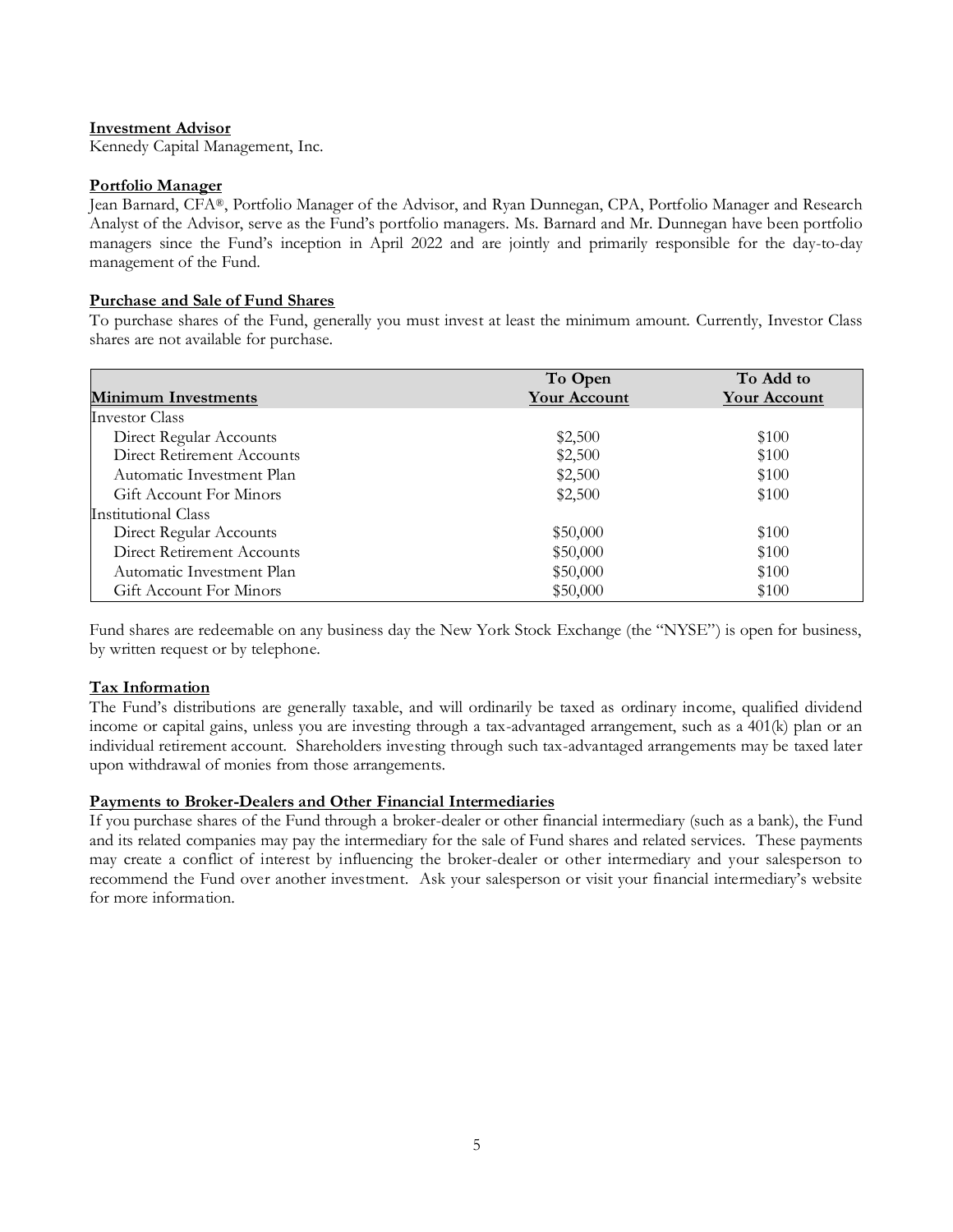# <span id="page-7-0"></span>**MORE ABOUT THE FUND'S INVESTMENT OBJECTIVE, PRINCIPAL INVESTMENT STRATEGIES AND RISKS**

# **Investment Objective**

The Fund's investment objective is capital appreciation. There is no assurance that the Fund will achieve its investment objective.

The Fund's investment objective is not fundamental and may be changed by the Board of Trustees without shareholder approval, upon at least 60 days' prior written notice to shareholders. The Fund's investment strategies and policies may be changed from time to time without shareholder approval or prior written notice, unless specifically stated otherwise in this Prospectus or the SAI.

# **Principal Investment Strategies**

Under normal circumstances, the Fund invests at least 80% of its net assets (plus any borrowings for investment purposes) in equity securities of small capitalization companies. Equity securities include domestic common and preferred stock, ADRs, and securities of REITs and shares of investment companies, including ETFs designed to track small cap indices. The Advisor defines small capitalization companies as those with market capitalizations within the range of companies included in the Index at the time of purchase. The capitalization range of companies in the Index may change with market conditions or due to changes in the composition of the Index. As of December 31, 2021, the market capitalization range of the Index was between \$32 million and \$13.88 billion. Investments in companies that move above or below the capitalization range of the Index may continue to be held by the Fund in the Advisor's sole discretion. The market capitalization of a security is measured at the time of purchase.

In seeking to achieve the Fund's investment objective, the Advisor's investment approach begins with fundamental, bottom-up research to evaluate investment opportunities, focusing on companies that it believes have superior management and which have business models with a high potential for earnings. The Advisor believes superior risk adjusted performance can be achieved by investing in a diversified portfolio of companies that (i) have durable business models, (ii) are able to deploy assets into a growing set of opportunities, and (iii) achieve superior rates of return on those investments. This investment philosophy is rooted in the understanding that value is created when a business can continue to generate attractive returns on its existing capital and have the opportunity to reinvest capital in the future at equal or greater returns. Each company under consideration for investment is primarily classified by the Advisor in one of the following three stages of the growth life cycle: Early Growth, Steady Compounder, or Material Positive Change. Companies classified as Early Growth are companies that have rapid asset growth, margins not yet to scale, improving ROIC or CFROI® and low penetration in the end market. Companies classified as Steady Compounder are established companies that are able to sustain evaluated levels of asset growth, have consistently high or expanding returns on invested capital and have high barriers to entry. Companies classified as Material Positive Change demonstrate structural change (e.g., management divesting an underperforming business segment) that improves asset growth and/or ROIC/CFROI®, have a growth profile post-change and can be found anywhere along the growth life cycle. The Fund invests across the full spectrum of growth but may also invest in companies that the Advisor considers to be undervalued. The Advisor utilizes a company's return on invested capital as a central component of its analysis to determine the intrinsic value of companies included in the Fund's portfolio.

The Advisor may sell all or a portion of a position of the Fund's portfolio holdings when, in its opinion, one or more of the following occurs, among other reasons: (i) there is a change in the Advisor's analysis on a particular issuer; (ii) there is a change in the Advisor's classification of the issuer; (iii) the issuer's fundamentals deteriorate; (iv) the Advisor identifies more attractive investment opportunities for the Fund; (v) the issuer's market capitalization consistently exceeds the capitalization range of the Index; or (vi) the Fund requires cash to meet redemption requests.

When the Advisor believes that current market, economic, political or other conditions are unsuitable and would impair the pursuit of the Fund's investment objective, the Fund may invest some or all of its assets in cash or cash equivalents, including but not limited to obligations of the U.S. government money market fund shares. When the Fund takes a temporary defensive position, the Fund may not achieve its investment objective.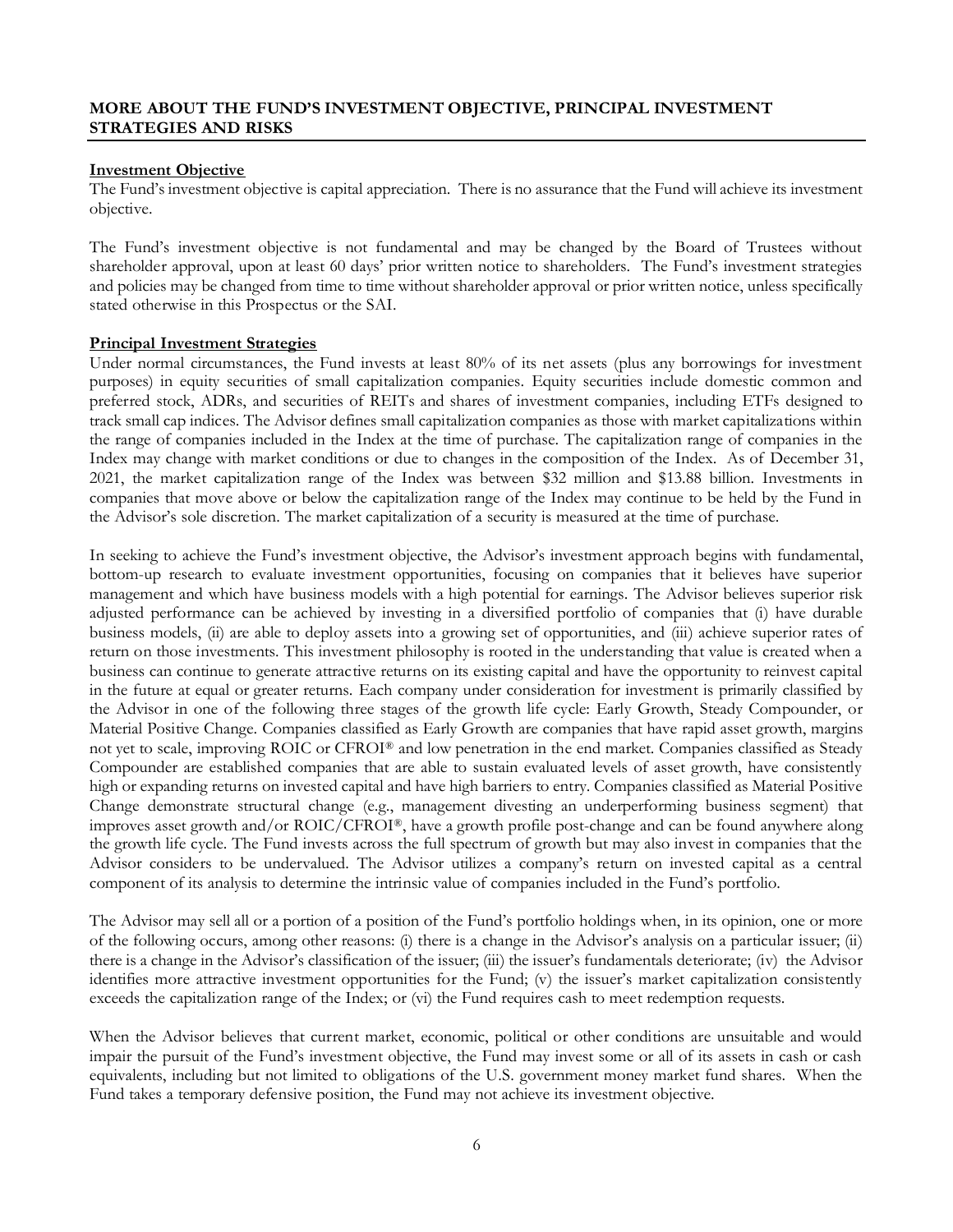# **Principal Risks of Investing**

The Fund's principal risks are set forth below. Before you decide whether to invest in the Fund, carefully consider these risk factors and special considerations associated with investing in the Fund, which may cause you to lose money.

- **Market risk.** The market price of a security or instrument may decline, sometimes rapidly or unpredictably, due to general market conditions that are not specifically related to a particular company, such as real or perceived adverse economic or political conditions throughout the world, changes in the general outlook for corporate earnings, changes in interest or currency rates, or adverse investor sentiment generally. The market value of a security or instrument also may decline because of factors that affect a particular industry or industries, such as labor shortages or increased production costs and competitive conditions within an industry. In addition, local, regional or global events such as war, acts of terrorism, the spread of infectious illness or other public health issues, or other events could have a significant impact on a security or instrument. For example, the financial crisis that began in 2007 caused a significant decline in the value and liquidity of many securities; in particular, the values of some sovereign debt and of securities of issuers that invest in sovereign debt and related investments fell, credit became more scarce worldwide and there was significant uncertainty in the markets. More recently, Russia's invasion of Ukraine and the COVID-19 pandemic have negatively affected the worldwide economy, as well as the economies of individual countries, the financial health of individual companies and the market in general in significant and unforeseen ways. Such environments could make identifying investment risks and opportunities especially difficult for the Advisor. In response to the crises, the United States and other governments have taken steps to support financial markets. The withdrawal of this support or failure of efforts in response to a crisis could negatively affect financial markets generally as well as the value and liquidity of certain securities. In addition, policy and legislative changes in the United States and in other countries are changing many aspects of financial regulation. The impact of these changes on the markets, and the practical implications for market participants, may not be fully known for some time.
- **Equity risk.** The value of equity securities held by the Fund may fall due to general market and economic conditions, perceptions regarding the industries in which the issuers of securities held by the Fund participate, or factors relating to specific companies in which the Fund invests. The price of common stock of an issuer in the Fund's portfolio may decline if the issuer fails to make anticipated dividend payments because, among other reasons, the financial condition of the issuer declines. Common stock is subordinated to preferred stocks, bonds and other debt instruments in a company's capital structure in terms of priority with respect to corporate income, and therefore will be subject to greater dividend risk than preferred stocks or debt instruments of such issuers. In addition, while broad market measures of common stocks have historically generated higher average returns than fixed income securities, common stocks have also experienced significantly more volatility in those returns.
- **Small-cap company risk.** Investing in small-capitalization companies generally involves greater risks than investing in large-capitalization companies. Small-cap companies may have limited product lines, markets or financial resources or may depend on the expertise of a few people and may be subject to more abrupt or erratic market movements than securities of larger, more established companies or market averages in general. Many small capitalization companies may be in the early stages of development. Since equity securities of smaller companies may lack sufficient market liquidity and may not be regularly traded, it may be difficult or impossible to sell securities at an advantageous time or a desirable price.
- **Growth-oriented investment strategies risk**. Growth funds generally focus on stocks of companies believed to have above-average potential for growth in revenue and earnings. Growth securities typically are very sensitive to market movements because their market prices frequently reflect projections of future earnings or revenues, and when it appears that those expectations will not be met the prices of growth securities typically fall. Prices of these companies' securities may be more volatile than those of other securities, particularly over the short term.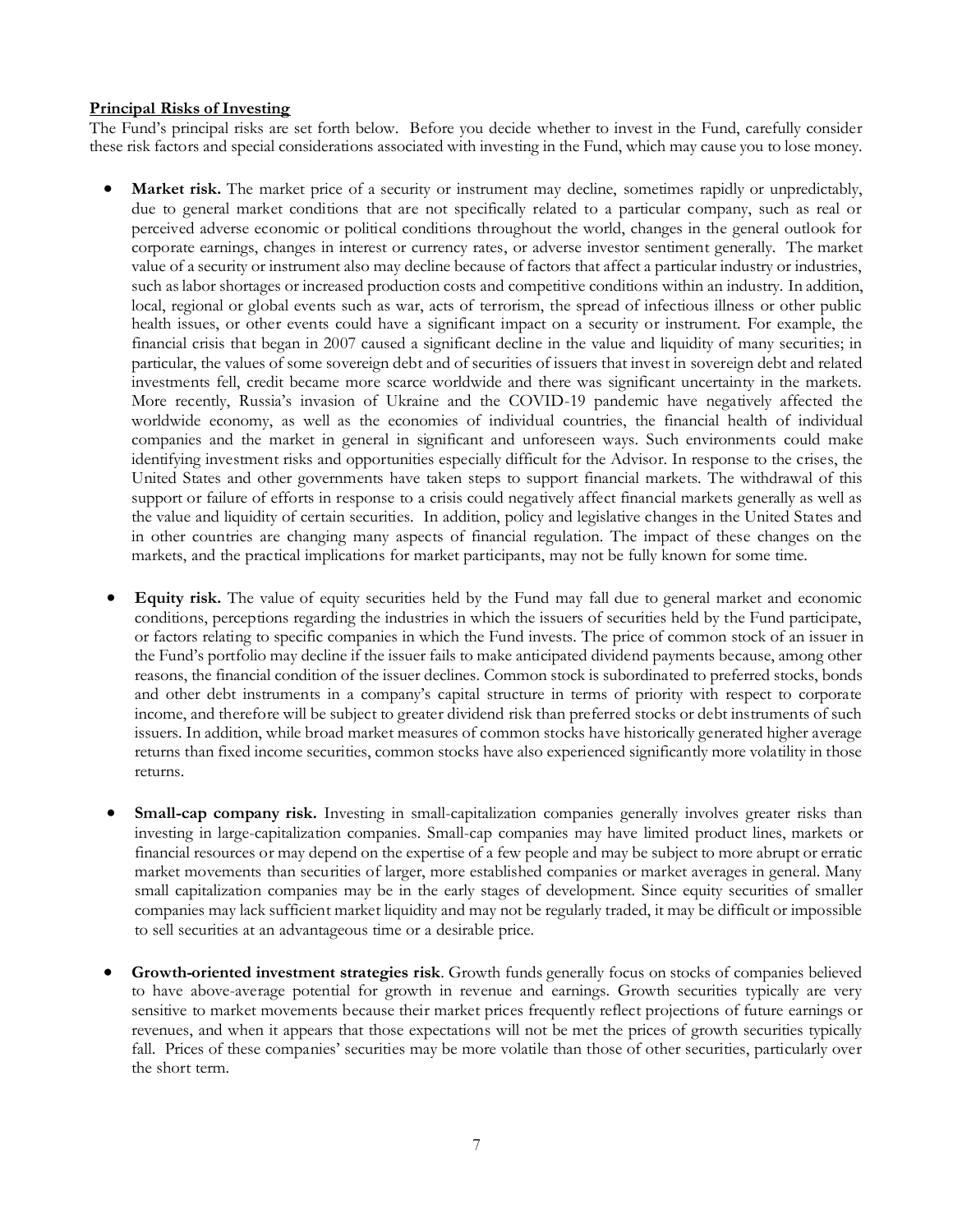- **American depositary receipts risk.** The stocks of most foreign companies that trade in the U.S. markets are traded as American Depositary Receipts (ADRs). U.S. depositary banks issue these stocks. Each ADR represents one or more shares of foreign stock or a fraction of a share. The price of an ADR corresponds to the price of the foreign stock in its home market, adjusted to the ratio of the ADRs to foreign company shares. Therefore, while purchasing a security on a U.S. exchange, the risks inherently associated with foreign investing still apply to ADRs.
- **Foreign investment risk.** Investments in foreign securities are affected by risk factors generally not thought to be present in the United States. The prices of foreign securities may be more volatile than the prices of securities of U.S. issuers because of economic and social conditions abroad, political developments, and changes in the regulatory environments of foreign countries. Special risks associated with investments in foreign markets include less liquidity, less developed or less efficient trading markets, lack of comprehensive company information, less government supervision of exchanges, brokers and issuers, greater risks associated with counterparties and settlement, and difficulty in enforcing contractual obligations. Changes in exchange rates and interest rates, and the imposition of foreign taxes, sanctions, confiscations, trade restrictions (including tariffs) and other government restrictions by the United States and/or other governments may adversely affect the values of the Fund's foreign investments. Foreign companies are generally subject to different legal and accounting standards than U.S. companies, and foreign financial intermediaries may be subject to less supervision and regulation than U.S. financial firms. The Fund's investments in depositary receipts (including ADRs) are subject to these risks, even if denominated in U.S. Dollars, because changes in currency and exchange rates affect the values of the issuers of depositary receipts. In addition, the underlying issuers of certain depositary receipts, particularly unsponsored or unregistered depositary receipts, are under no obligation to distribute shareholder communications to the holders of such receipts, or to pass through to them any voting rights with respect to the deposited securities.
- **REIT risk.** The Fund's investments in REITs will subject the Fund to risks similar to those associated with direct ownership of real estate, including losses from casualty or condemnation, and changes in local and general economic conditions, supply and demand, interest rates, zoning laws, regulatory limitations on rents, property taxes and operating expenses. Investment in REITs is subject to additional risks, such as poor performance by the manager of the REIT, adverse changes to the tax laws or failure by the REIT to qualify for the favorable tax treatment generally available to REITs under the Internal Revenue Code of 1986, as amended. In addition, some REITs have limited diversification because they invest in a limited number of properties, a narrow geographic area, or a single type of property.
- **ETF and mutual fund risk.** Investing in ETFs or mutual funds will provide the Fund with exposure to the risks of owning the underlying securities the ETFs or mutual funds hold. Shares of ETFs typically trade on securities exchanges and may at times trade at a premium or discount to their net asset values. In addition, an ETF or a mutual fund, if the mutual fund is an index fund, may not replicate exactly the performance of the benchmark index it seeks to track for a number of reasons, including transaction costs incurred by the ETF or mutual fund, the temporary unavailability of certain index securities in the secondary market, or discrepancies between the ETF or mutual fund and the index with respect to the weighting of securities or the number of securities held. It may be more expensive for the Fund to invest in an ETF or mutual fund than to own the portfolio securities of these investment vehicles directly. Investing in ETFs and mutual funds, which are investment companies, involves duplication of advisory fees and certain other expenses. The Fund will pay brokerage commissions in connection with the purchase and sale of shares of ETFs. In addition, the Fund may invest in underlying funds which invest a larger portion of their assets in one or more sectors than many other mutual funds, and thus will be more susceptible to negative events affecting those sectors.
- **Management and strategy risk.** The value of your investment depends on the judgment of the Advisor about the quality, relative yield, value or market trends affecting a particular security, industry, sector or region, which may prove to be incorrect. Investment strategies employed by the Advisor in selecting investments for the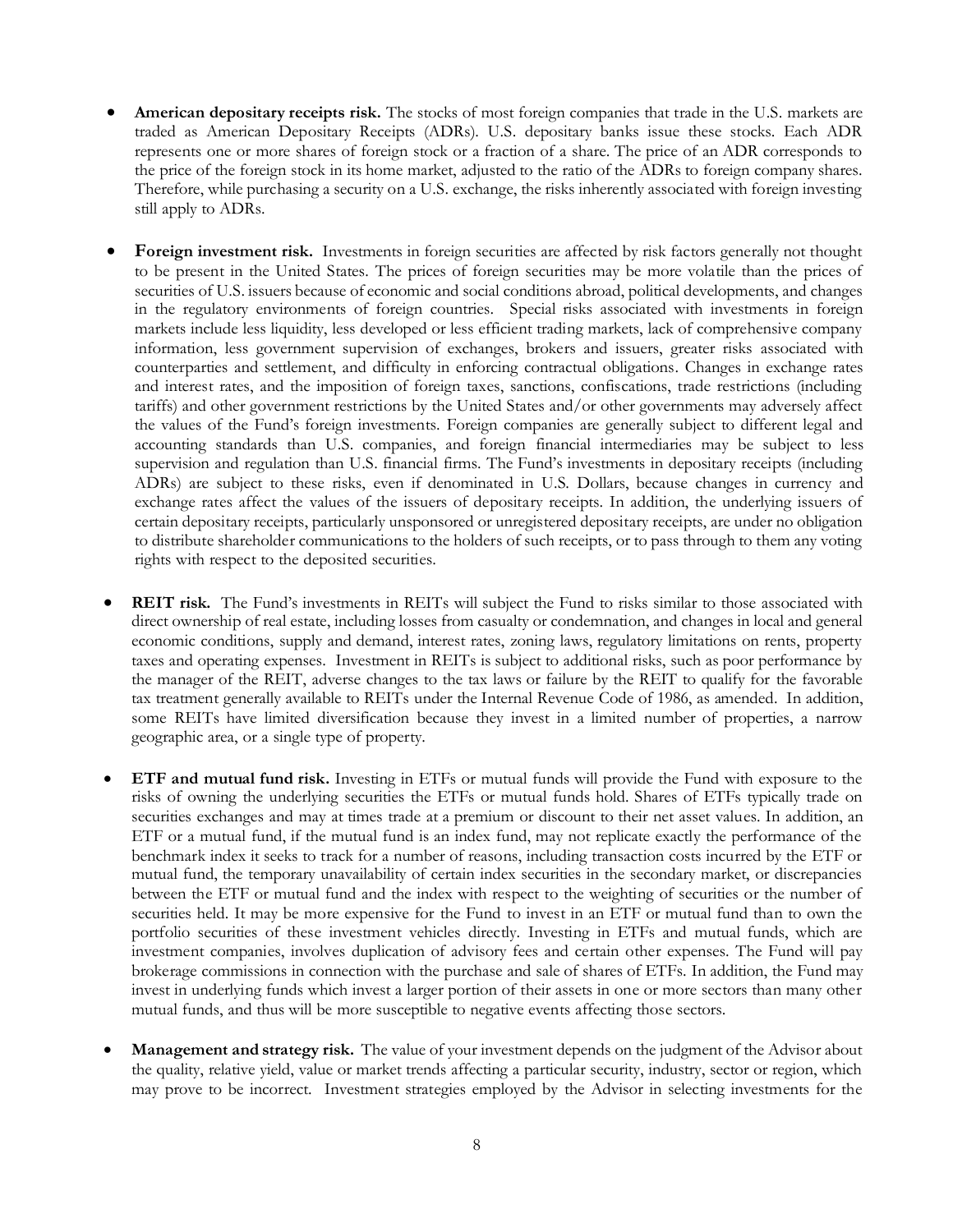Fund may not result in an increase in the value of your investment or in overall performance equal to other investments.

- **No operating history.** The Fund is a newly organized series of an open-end management investment company and has no operating history. As a result, prospective investors have no track record or history on which to base their investment decisions. Among other things, this means that investors will not be able to evaluate the Fund against one or more comparable mutual funds on the basis of relative performance until the Fund has established a track record.
- **COVID-19 related market events.** The pandemic of the novel coronavirus respiratory disease designated COVID-19 has resulted in extreme volatility in the financial markets, a domestic and global economic downturn, severe losses, particularly to some sectors of the economy and individual issuers, and reduced liquidity of many instruments. There have also been significant disruptions to business operations, including business closures; strained healthcare systems; disruptions to supply chains and employee availability; large fluctuations in consumer demand; restrictions on travel; and widespread uncertainty regarding the duration and long-term effects of the pandemic. The pandemic may result in domestic and foreign political and social instability, damage to diplomatic and international trade relations, and continued volatility and/or decreased liquidity in the securities markets. These conditions may continue for an extended period of time, or worsen. The pandemic may result in a sustained domestic or global economic downturn or recession. Health crises such as the COVID-19 pandemic may exacerbate other pre-existing political, social, and economic risks. Developing or emerging market countries may be more adversely impacted. The ultimate economic fallout from the pandemic, and the long-term impact on economies, markets, industries and individual issuers, are not yet fully known. Governments and central banks, including the Federal Reserve in the United States, are taking extraordinary and unprecedented actions to support local and global economies and the financial markets in response to the COVID-19 pandemic, including by pushing interest rates to very low levels. This and other government intervention into the economy and financial markets to address the pandemic may not work as intended, particularly if the efforts are perceived by investors as being unlikely to achieve the desired results. Government actions to mitigate the economic impact of the pandemic have resulted in large expansion of government deficits and debt, the long-term consequences of which are not known. Rates of inflation have also recently risen, which could adversely affect economies and markets. The COVID-19 pandemic could continue to adversely affect the value and liquidity of a Fund's investments, impair the Fund's ability to satisfy redemption requests, and negatively impact the Fund's performance. In addition, the COVID-19 pandemic, and measures taken to mitigate its effects, could result in disruptions to the services provided to a Fund by its service providers. Other market events like the COVID-19 pandemic may cause similar disruptions and effects.
- **Cybersecurity risk.** Cybersecurity incidents may allow an unauthorized party to gain access to Fund assets, customer data (including private shareholder information), or proprietary information, or cause the Fund, the Advisor, and/or other service providers (including custodians, sub-custodians, transfer agents and financial intermediaries) to suffer data breaches, data corruption or loss of operational functionality. A cybersecurity incident may disrupt the processing of shareholder transactions, impact the Fund's ability to calculate its net asset value, and prevent shareholders from redeeming their shares. Issuers of securities in which the Fund invests are also subject to cybersecurity risks, and the value of those securities could decline if the issuers experience cybersecurity incidents.

#### **Portfolio Holdings Information**

A description of the Fund's policies and procedures with respect to the disclosure of the Fund's portfolio securities is available in the Fund's Statement of Additional Information ("SAI"). Currently, disclosure of the Fund's holdings is required to be made quarterly within 60 days of the end of each fiscal quarter in the Fund's Annual Report and Semi-Annual Report to Fund shareholders and in its quarterly holdings report on Form N-PORT.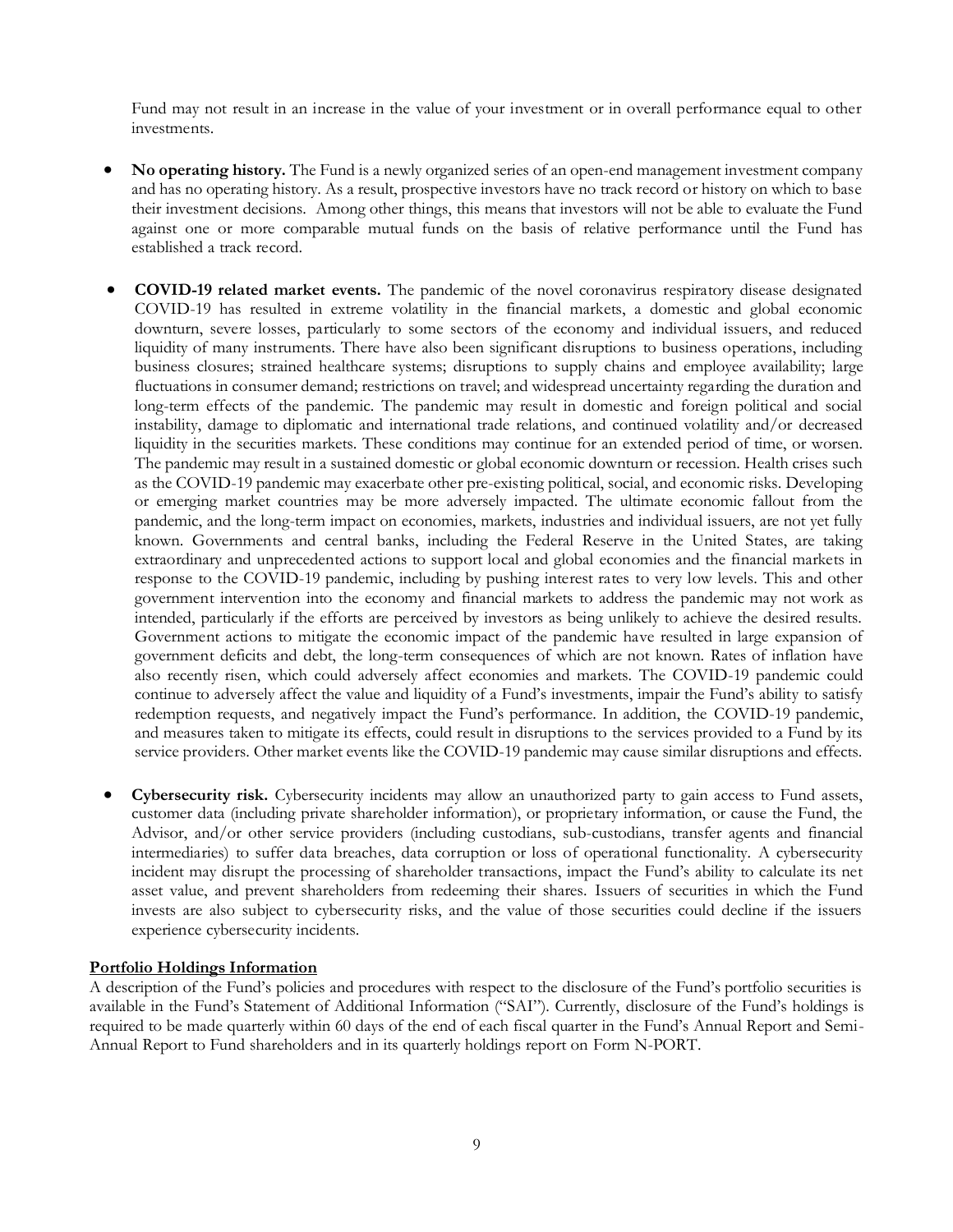# <span id="page-11-0"></span>**MANAGEMENT OF THE FUND**

# **Investment Advisor**

Kennedy Capital Management, Inc. a Missouri S corporation, formed in 1980, which maintains its principal offices at 10829 Olive Boulevard, Suite 100, St. Louis, Missouri 63141, acts as the investment advisor to the Fund pursuant to an investment advisory agreement (the "Advisory Agreement") with the Trust. The Advisor is an investment advisor registered with the SEC and provides investment advice to open-end funds, private investment funds, collective investment trust funds, and institutional and high net worth clients. The Advisor has approximately \$4.92 billion in assets under management as of December 31, 2021.

Pursuant to the Advisory Agreement, the Fund pays the Advisor an annual advisory fee of 0.82% of the Fund's average daily net assets for the services and facilities it provides, payable on a monthly basis.

A discussion regarding the basis for the Board's approval of the Advisory Agreement will be available in the Fund's Semi-annual Report to shareholders dated as of June 30, 2022.

#### **Portfolio Managers**

**Jean Barnard, CFA**®, Director of Research and Portfolio Manager of the Advisor, is responsible for the day-to-day management of the Fund's portfolio. Ms. Barnard is also a Portfolio Manager for the Advisor's SMID Cap Growth strategy and also serves as a member of the Advisor's Board of Directors. Ms. Barnard is responsible for the coordination and direction of internal research operations. Prior to joining the firm in 2018, most recently Ms. Barnard was Executive Vice President and Co-Portfolio Manager of the Janus Classic Growth Strategy (Janus Fund), a position she held since January 2016 after serving in the role of Assistant Portfolio Manager from 2014. Previously as the Sector Lead for Communications, Ms. Barnard led a team of analysts covering the internet, media, and telecommunications sectors globally. Ms. Barnard began her career at Janus Capital in 1992 as an equity research analyst, and was a founding member of the firm's international team supporting the Janus Worldwide and Overseas strategies. Ms. Barnard earned a B.A. in Economics and Political Science from Yale University, graduating with distinction in both majors.

**Ryan Dunnegan, CPA,** Portfolio Manager and Research Analyst of the Advisor, is responsible for the day-to-day management of the Fund's portfolio. Mr. Dunnegan is also a Portfolio Manager and Research Analyst for the Advisor's SMID Cap Growth strategy. As a Research Analyst, Mr. Dunnegan is responsible for selecting and monitoring securities within the health care sector. Mr. Dunnegan also co-manages the Advisor's Equity Research Internship Program. Mr. Dunnegan began his investment career at the Advisor in 2006 during a two-year internship. He subsequently transitioned to the role of Associate Equity Analyst with the Advisor in 2008 through 2009, while simultaneously earning his Master of Accounting degree. Following completion of his Master's degree, Mr. Dunnegan spent nearly four years at KPMG LLP where he provided audit services in accordance with U.S. GAAP and IFRS standards to an array of public and privately held global companies. Mr. Dunnegan earned both his B.S. in Business Administration with a concentration in Accounting and a Masters of Accounting from Saint Louis University.

The SAI provides additional information about the portfolio managers' method of compensation, other accounts managed by the portfolio managers and the portfolio managers' ownership of Fund securities.

# **Other Service Providers**

IMST Distributors, LLC (the "Distributor") is the Trust's principal underwriter and acts as the Trust's distributor in connection with the offering of Fund shares. The Distributor may enter into agreements with banks, broker-dealers, or other financial intermediaries through which investors may purchase or redeem shares. The Distributor is not affiliated with the Trust, the Advisor, or any other service provider for the Fund.

#### **Fund Expenses**

The Fund is responsible for its own operating expenses (all of which will be borne directly or indirectly by the Fund's shareholders), including among others, legal fees and expenses of counsel to the Fund and the Fund's independent trustees; insurance (including trustees' and officers' errors and omissions insurance); auditing and accounting expenses; taxes and governmental fees; listing fees; fees and expenses of the Fund's custodians, administrators, transfer agents,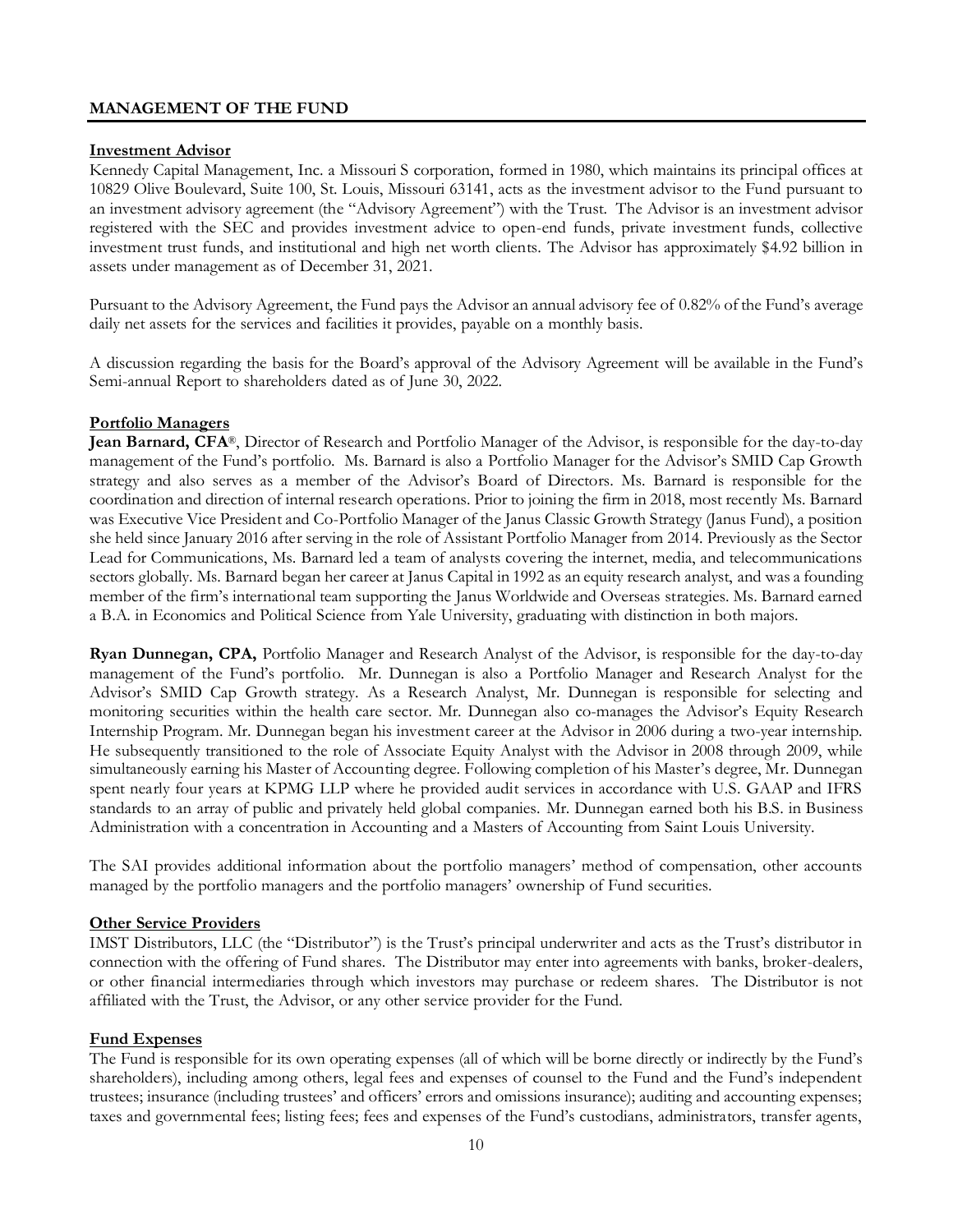registrars and other service providers; expenses for portfolio pricing services by a pricing agent, if any; expenses in connection with the issuance and offering of shares; brokerage commissions and other costs of acquiring or disposing of any portfolio holding of the Fund; and any litigation expenses.

The Advisor has contractually agreed to waive its fees and/or pay for operating expenses of the Fund to ensure that the total annual fund operating expenses (excluding any taxes, leverage interest, brokerage commissions, dividend and interest expenses on short sales, acquired fund fees and expenses (as determined in accordance with Form N-1A), expenses incurred in connection with any merger or reorganization, and extraordinary expenses such as litigation expenses) do not exceed 1.14% and 0.89% of the average daily net assets of the Investor Class shares and Institutional Class shares of the Fund, respectively. This agreement is in effect until April 30, 2023, and it may be terminated before that date only by the Trust's Board of Trustees.

Any reduction in advisory fees or payment of the Fund's expenses made by the Advisor in a fiscal year may be reimbursed by the Fund for a period ending three full years after the date of reduction or payment if the Advisor so requests. This reimbursement may be requested from the Fund if the reimbursement will not cause the Fund's annual expense ratio to exceed the lesser of (a) the expense limitation in effect at the time such fees were waived or payments made, or (b) the expense limitation in effect at the time of the reimbursement. However, the reimbursement amount may not exceed the total amount of fees waived and/or Fund expenses paid by the Advisor and will not include any amounts previously reimbursed to the Advisor by the Fund. Any such reimbursement is contingent upon the Board's subsequent review of the reimbursed amounts. The Fund must pay current ordinary operating expenses before the Advisor is entitled to any reimbursement of fees and/or Fund expenses.

# **Additional Payments to Broker-Dealers and Other Financial Intermediaries**

The Advisor may pay service fees to intermediaries such as banks, broker-dealers, financial advisors or other financial institutions, some of which may be affiliates, for sub-administration, sub-transfer agency and other shareholder services associated with shareholders whose shares are held of record in omnibus accounts, other group accounts or accounts traded through registered securities clearing agents.

The Advisor, out of its own resources, and without additional cost to the Fund or its shareholders, may provide additional cash payments or non-cash compensation to broker-dealers or intermediaries that sell shares of the Fund. These additional cash payments are generally made to intermediaries that provide shareholder servicing, marketing support and/or access to sales meetings, sales representatives and management representatives of the intermediary. The Advisor may pay cash compensation for inclusion of the Fund on a sales list, including a preferred or select sales list, or in other sales programs, or may pay an expense reimbursement in cases where the intermediary provides shareholder services to the Fund's shareholders. The Advisor may also pay cash compensation in the form of finder's fees that vary depending on the dollar amount of the shares sold.

#### **Prior Performance for Similar Accounts Managed by the Advisor**

# **Small Cap Growth Composite**

The following table sets forth performance data relating to the historical performance of all accounts managed by the Advisor for the periods indicated that have investment objectives, policies, and strategies substantially similar to those of the Fund. **The data is provided to illustrate the past performance of the Advisor in managing substantially similar accounts as measured against a market index and does not represent the performance of the Fund. You should not consider this performance data as an indication of future performance of the Fund.**

The private accounts that are included in the performance data set forth below are not subject to the same types of expenses to which the Fund is subject, or to the diversification requirements, specific tax restrictions and investment limitations imposed on the Fund by the Investment Company Act of 1940, as amended (the "1940 Act"), or Subchapter M of the Internal Revenue Code of 1986, as amended. Consequently, the performance results for these private accounts could have been adversely affected if the private accounts had been regulated as investment companies under the federal securities laws.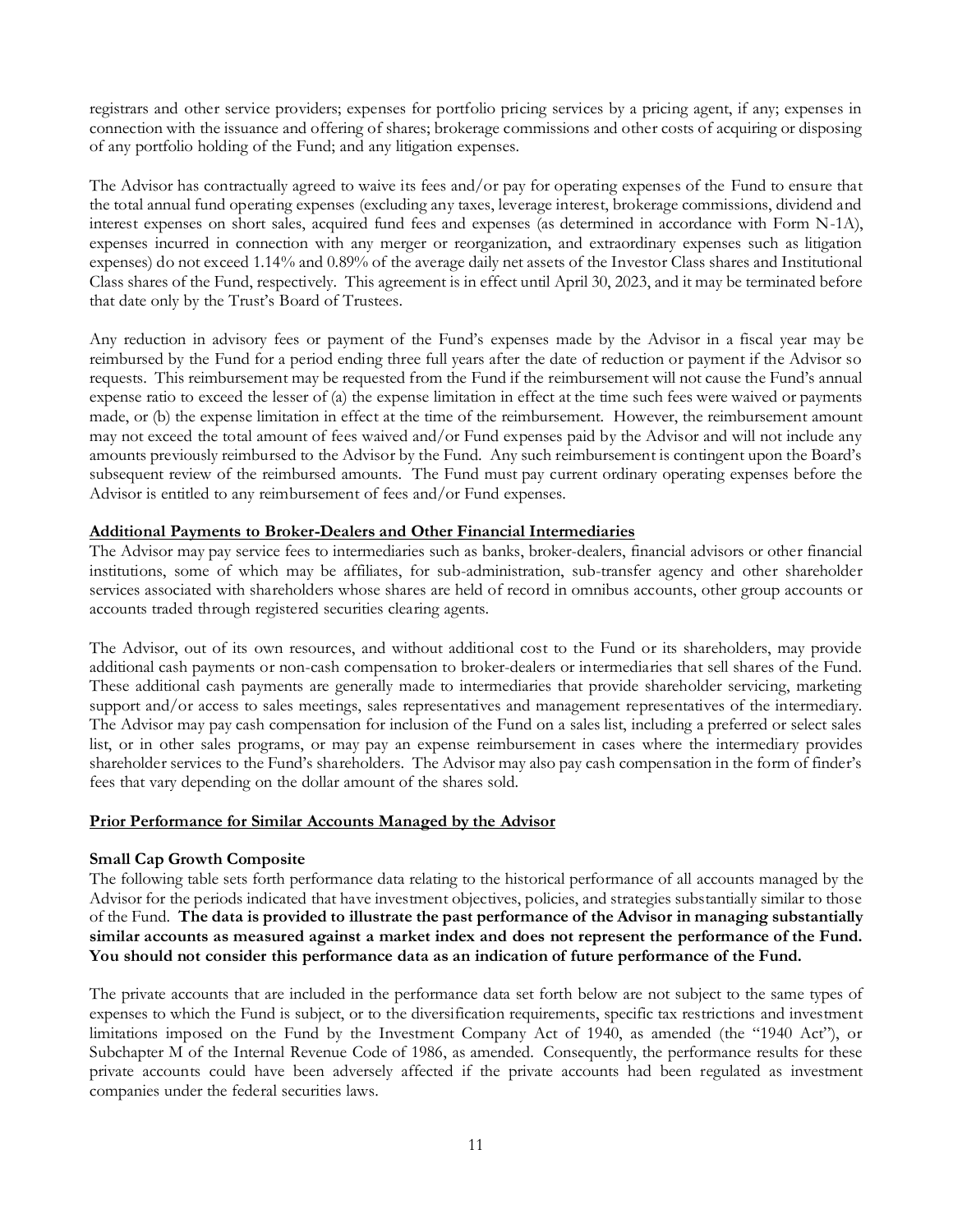The composite returns below were calculated in accordance with recognized industry standards which are calculated differently than the SEC method for calculating performance for registered investment companies. Monthly returns of the composite combine the individual accounts' returns (calculated on a time-weighted rate of return basis) by asset weighting each account's asset value as of the beginning of the month. Annual returns are calculated by geometrically linking (i.e., calculating the product of) the monthly returns.

|                                        | One<br>Year | Five<br>Years | Ten<br>Years | <b>Since</b><br>Inception<br>(1/1/2008) |
|----------------------------------------|-------------|---------------|--------------|-----------------------------------------|
| <b>Small Cap Growth Composite</b>      |             |               |              |                                         |
| Net Returns, after fees/expenses*      | 16.9%       | 18.8%         | 18.2%        | 14.6%                                   |
| Gross Returns                          | 17.8%       | 19.6%         | 19.1%        | 15.5%                                   |
| Russell 2000 <sup>®</sup> Growth Index | 2.8%        | 14.5%         | 14.1%        | 10.2%                                   |

# **Average Annual Total Returns For the Period Ended December 31, 2021**

The net returns for the composite are shown net of all actual fees and expenses. The fees and expenses of accounts included in the composite are lower than the anticipated operating expenses of the Fund and accordingly, the performance results of the composite are higher than what the Fund's performance would have been.

The Advisor is an investment advisor registered with the SEC pursuant to the Investment Advisers Act of 1940.

The Small Cap Growth Composite was created in January 2008 and includes all discretionary accounts managed in the strategy. The Small Cap Growth Composite invests in growth securities of predominantly small companies that generally have a market capitalization that is reflective of the Russell 2000® Growth Index. The Advisor seeks companies with durable business models able to deploy assets into growing sets of opportunities providing superior rates of return.

The Russell 2000® Growth Index measures the performance of the small-cap growth segment of the U.S. equity universe. It includes those Russell 2000 companies with higher price-to-value ratios and higher forecasted growth values. The Russell 2000® Growth Index is constructed to provide a comprehensive and unbiased barometer for the small-cap growth segment. The Russell 2000® Growth Index is completely reconstituted annually to ensure larger stocks do not distort the performance and characteristics of the true small-cap opportunity set and that the represented companies continue to reflect growth characteristics.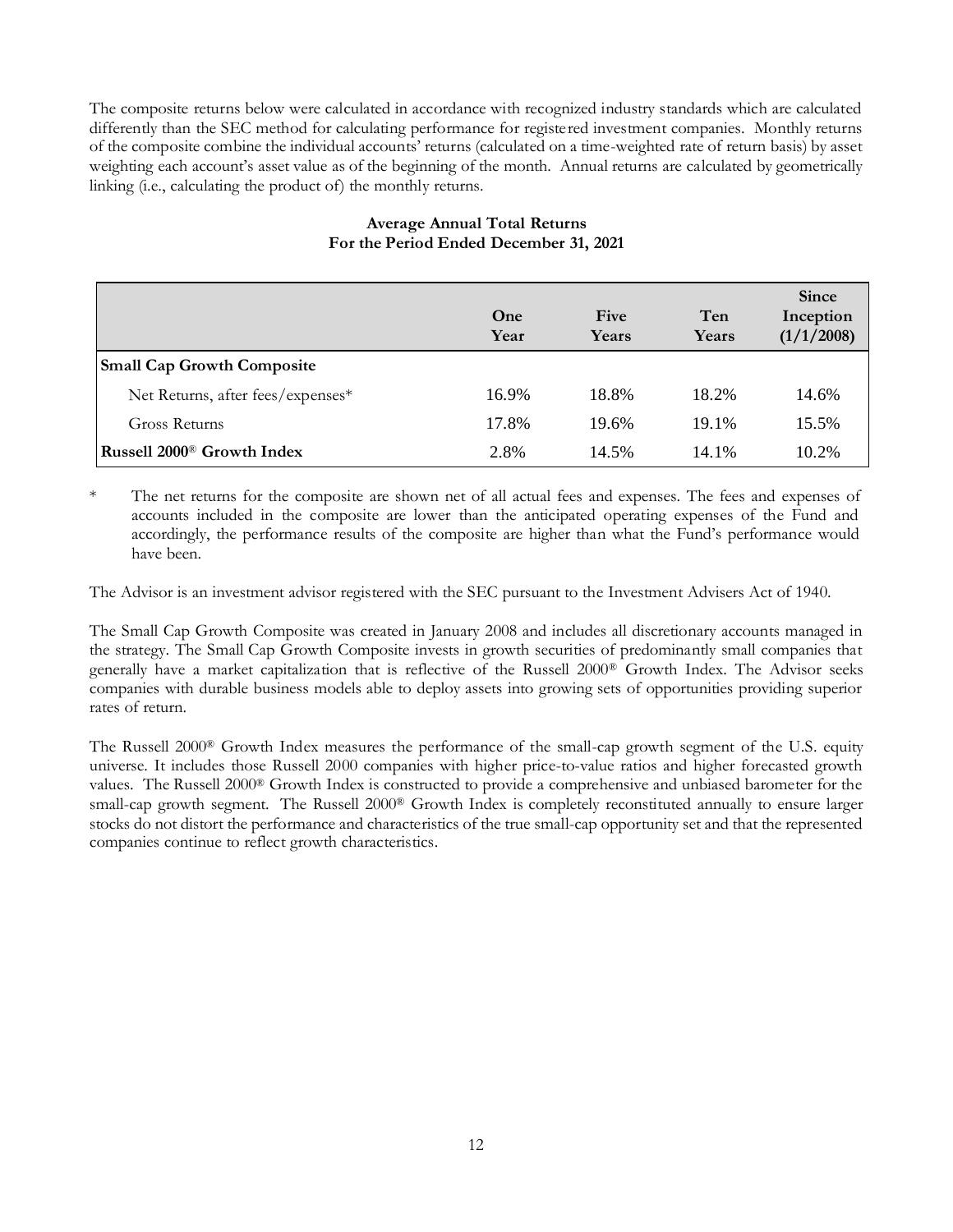# <span id="page-14-0"></span>**DISTRIBUTION AND SERVICE (Rule 12b-1) FEES**

#### **Distribution and Service (Rule 12b-1) Fees (For Investor Class shares)**

The Trust has adopted a plan on behalf of the Fund pursuant to Rule 12b-1 of the 1940 Act (the "12b-1 Plan") which allows the Fund to pay distribution fees for the sale and distribution of its Investor Class shares and/or shareholder liaison service fees in connection with the provision of personal services to shareholders of Investor Class shares and the maintenance of their shareholder accounts. The 12b-1 Plan provides for the payment of such fees at the annual rate of up to 0.25% of average daily net assets attributable to Investor Class shares. Since these fees are paid out of the Fund's assets attributable to the Fund's Investor Class shares, these fees will increase the cost of your investment and, over time, may cost you more than paying other types of sales charges. The net income attributable to Investor Class shares will be reduced by the amount of distribution and shareholder liaison service fees and other expenses of the Fund associated with that class of shares.

To assist investors in comparing classes of shares, the table under the Prospectus heading "Fees and Expenses of the Fund" provides a summary of expenses and an example of the sales charges and expenses of the Fund applicable to each class of shares offered in this Prospectus.

Institutional Class shares are not subject to any distribution fees under the 12b-1 Plan.

# <span id="page-14-1"></span>**YOUR ACCOUNT WITH THE FUND**

# **Share Price**

The offering price of each class of the Fund's shares is the net asset value per share ("NAV") of that class. The difference among the classes' NAVs reflects the daily expense accruals of the distribution fees applicable to Investor Class shares. The Fund's NAVs are calculated as of 4:00 p.m. Eastern Time, the normal close of regular trading on the New York Stock Exchange ("NYSE"), on each day the NYSE is open for trading. If for example, the NYSE closes at 1:00 p.m. New York time, the Fund's NAVs would still be determined as of 4:00 p.m. New York time. In this example, portfolio securities traded on the NYSE would be valued at their closing prices unless the Trust's Valuation Committee determines that a "fair value" adjustment is appropriate due to subsequent events. The NAV for each class is determined by dividing the value of the Fund's portfolio securities, cash and other assets (including accrued interest) allocable to such class, less all liabilities (including accrued expenses) allocable to such class, by the total number of outstanding shares of such class. The Fund's NAVs may be calculated earlier if permitted by the SEC. The NYSE is closed on weekends and most U.S. national holidays. However, foreign securities listed primarily on non-U.S. markets may trade on weekends or other days on which the Fund does not value its shares, which may significantly affect the Fund's NAVs on days when you are not able to buy or sell Fund shares.

The Fund's securities generally are valued at market price. Securities are valued at fair value when market quotations are not readily available. The Board has adopted procedures to be followed when the Fund must utilize fair value pricing, including when reliable market quotations are not readily available, when the Fund's pricing service does not provide a valuation (or provides a valuation that, in the judgment of the Advisor, does not represent the security's fair value), or when, in the judgment of the Advisor, events have rendered the market value unreliable (see, for example, the discussion of fair value pricing of foreign securities in the paragraph below). Valuing securities at fair value involves reliance on the judgment of the Advisor and the Board (or a committee thereof), and may result in a different price being used in the calculation of the Fund's NAVs from quoted or published prices for the same securities. Fair value determinations are made in good faith in accordance with procedures adopted by the Board. There can be no assurance that the Fund will obtain the fair value assigned to a security if it sells the security.

In certain circumstances, the Fund employs fair value pricing to ensure greater accuracy in determining daily NAVs and to prevent dilution by frequent traders or market timers who seek to exploit temporary market anomalies. Fair value pricing may be applied to foreign securities held by the Fund upon the occurrence of an event after the close of trading on non-U.S. markets but before the close of trading on the NYSE when the Fund's NAVs are determined. If the event may result in a material adjustment to the price of the Fund's foreign securities once non-U.S. markets open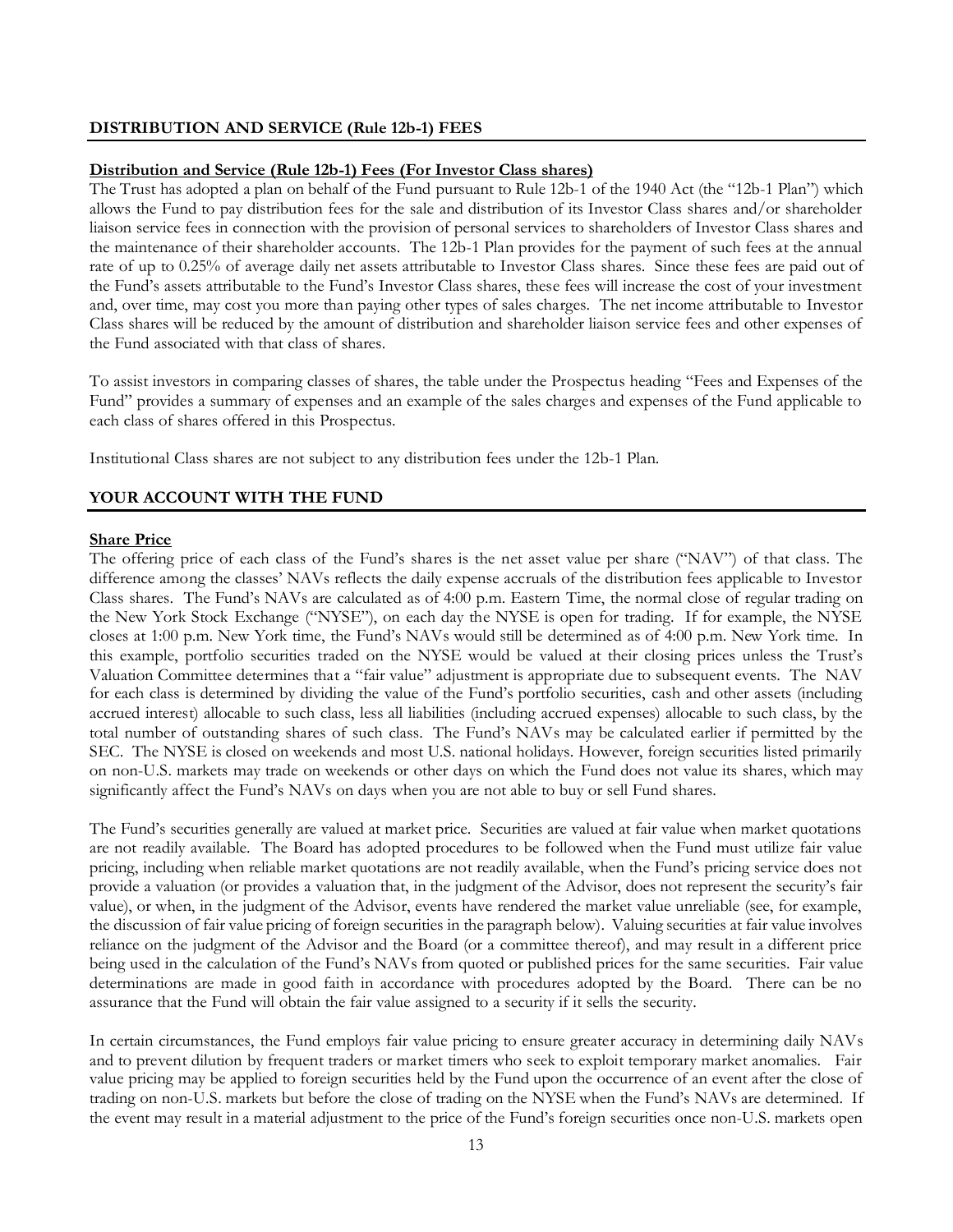on the following business day (such as, for example, a significant surge or decline in the U.S. market), the Fund may value such foreign securities at fair value, taking into account the effect of such event, in order to calculate the Fund's NAVs.

Other types of portfolio securities that the Fund may fair value include, but are not limited to: (1) investments that are illiquid or traded infrequently, including "restricted" securities and private placements for which there is no public market; (2) investments for which, in the judgment of the Advisor, the market price is stale; (3) securities of an issuer that has entered into a restructuring; (4) securities for which trading has been halted or suspended; and (5) fixed income securities for which there is no current market value quotation.

# **Purchase of Shares**

This Prospectus offers two classes of shares of the Fund, designated as Investor Class and Institutional Class. Currently, Investor Class shares are not available for purchase.

- Investor Class shares are subject to annual distribution fees.
- Institutional Class shares are not subject to any distribution fees.

By offering multiple classes of shares, the Fund permits each investor to choose the class of shares that is most beneficial given the type of investor, the amount to be invested and the length of time the investor expects to hold the shares. Before you invest, you should compare the features of each share class, so that you can choose the class that is right for you. When selecting a share class, you should consider the following:

- which shares classes are available to you;
- how long you expect to own your shares;
- how much you intend to invest; and
- total costs and expenses associated with a particular share class.

Investor Class and Institutional Class shares are generally available to all investors; however, share class availability depends upon your financial intermediary's policies and procedures. Institutional Class shares are subject to different eligibility requirements, fees and expenses, and may have different minimum investment requirements. You should consult with your financial advisor for more information to determine which share class is most appropriate for your situation.

Each class of shares generally has the same rights, except for the distribution fees, and related expenses associated with each class of shares, and the exclusive voting rights by each class with respect to any distribution plan or service plan for such class of shares.

To purchase shares of the Fund, generally you must invest at least the minimum amount indicated in the following table.

|                            | To Open             | To Add to           |
|----------------------------|---------------------|---------------------|
| <b>Minimum Investments</b> | <b>Your Account</b> | <b>Your Account</b> |
| Investor Class             |                     |                     |
| Direct Regular Accounts    | \$2,500             | \$100               |
| Direct Retirement Accounts | \$2,500             | \$100               |
| Automatic Investment Plan  | \$2,500             | \$100               |
| Gift Account For Minors    | \$2,500             | \$100               |
| Institutional Class        |                     |                     |
| Direct Regular Accounts    | \$50,000            | \$100               |
| Direct Retirement Accounts | \$50,000            | \$100               |
| Automatic Investment Plan  | \$50,000            | \$100               |
| Gift Account For Minors    | \$50,000            | \$100               |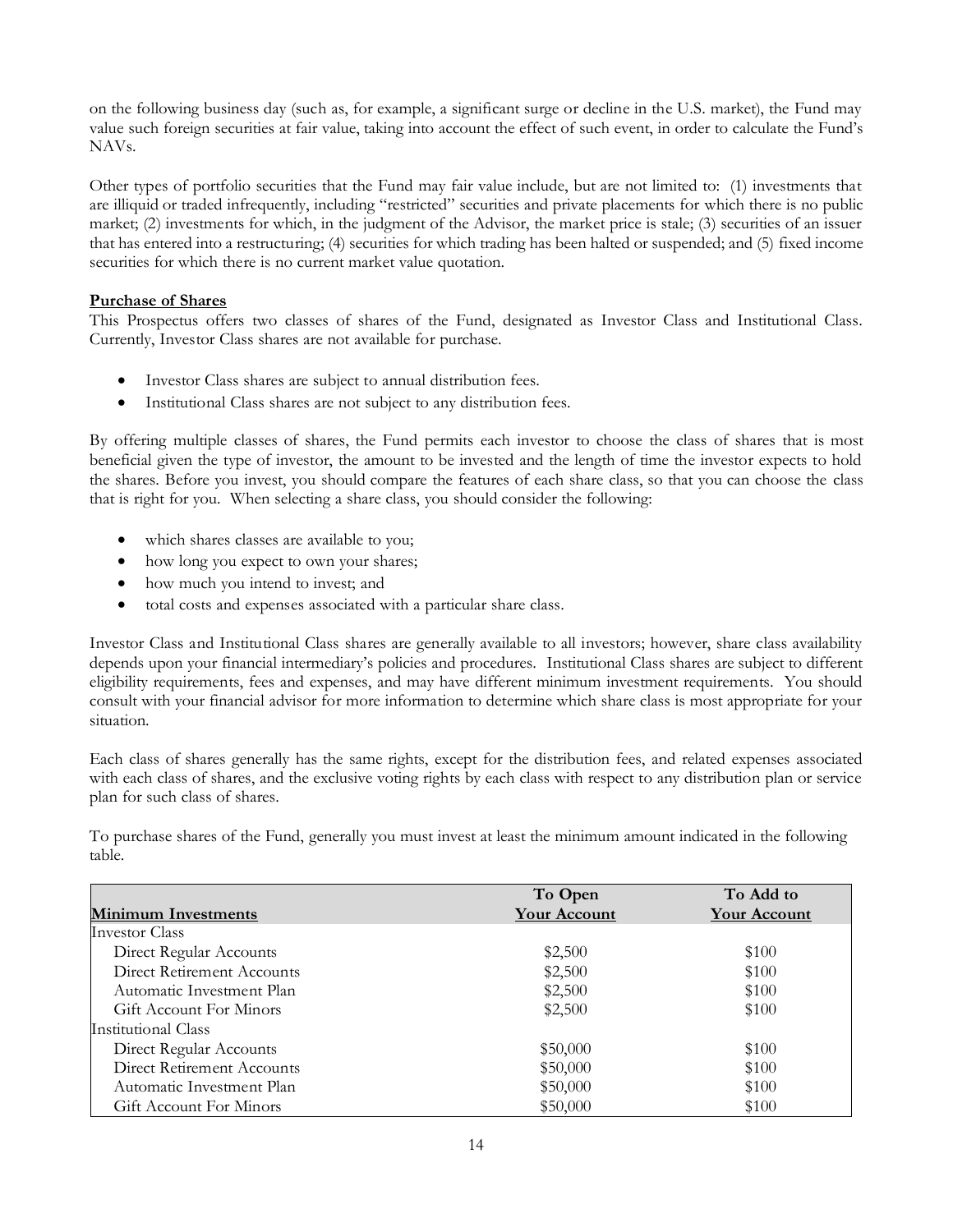Shares of the Fund may be purchased by check, by wire transfer of funds via a bank or through an approved financial intermediary (*i.e.,* a supermarket, investment advisor, financial planner or consultant, broker, dealer or other investment professional and their agents) authorized by the Fund to receive purchase orders. Financial intermediaries may provide varying arrangements for their clients to purchase and redeem shares, additional fees and different investment minimums. In addition, from time to time, a financial intermediary may modify or waive the initial and subsequent investment minimums. The share classes your financial intermediary sells may depend on, among other things, the type of investor account and the policies, procedures and practices adopted by your financial intermediary. You should review these arrangements with your financial intermediary.

You may make an initial investment in an amount equal to or greater than the minimum amounts shown in the preceding table and the Fund may, from time to time, reduce or waive the minimum initial investment amounts. The minimum initial investment amount is automatically waived for Fund shares purchased by Trustees of the Trust and current or retired directors and employees of the Advisor and its affiliates.

To the extent allowed by applicable law, the Fund reserves the right to discontinue offering shares at any time or to cease operating entirely.

# **In-Kind Purchases and Redemptions**

The Fund reserves the right to accept payment for shares in the form of securities that are permissible investments for the Fund. The Fund also reserves the right to pay redemptions by an "in-kind" distribution of portfolio securities (instead of cash) from the Fund. In-kind purchases and redemptions are generally taxable events and may result in the recognition of gain or loss for federal income tax purposes. See the SAI for further information about the terms of these purchases and redemptions.

#### **Additional Investments**

Additional subscriptions in the Fund generally may be made by investing at least the minimum amount shown in the table above. Exceptions may be made at the Fund's discretion. You may purchase additional shares of the Fund by sending a check together with the investment stub from your most recent account statement to the Fund at the applicable address listed in the table below. Please ensure that you include your account number on the check. If you do not have the investment stub from your account statement, list your name, address and account number on a separate sheet of paper and include it with your check. You may also make additional investments in the Fund by wire transfer of funds or through an approved financial intermediary. The minimum additional investment amount is automatically waived for shares purchased by Trustees of the Trust and current or retired directors and employees of the Advisor and its affiliates. Please follow the procedures described in this Prospectus.

#### **Dividend Reinvestment**

You may reinvest dividends and capital gains distributions in shares of the Fund. Such shares are acquired at NAV on the applicable payable date of the dividend or capital gain distribution. Unless you instruct otherwise, dividends and distributions on Fund shares are automatically reinvested in shares of the same class of the Fund paying the dividend or distribution. This instruction may be made by writing to the Transfer Agent or by telephone by calling 1- 877-882-8825. You may, on the account application form or prior to any declaration, instruct that dividends and/or capital gain distributions be paid in cash or be reinvested in the Fund at the next determined NAV. If you elect to receive dividends and/or capital gain distributions in cash and the U.S. Postal Service cannot deliver the check, or if a check remains outstanding for six months or more, the Fund reserves the right to reinvest the distribution check in your account at the Fund's current NAV and to reinvest all subsequent distributions.

# **Customer Identification Information**

To help the government fight the funding of terrorism and money laundering activities, federal law requires all financial institutions to obtain, verify and record information that identifies each person who opens an account. When you open an account, you will be asked for your name, date of birth (for a natural person), your residential address or principal place of business, and mailing address, if different, as well as your Social Security Number or Taxpayer Identification Number. Additional information is required for corporations, partnerships and other entities, including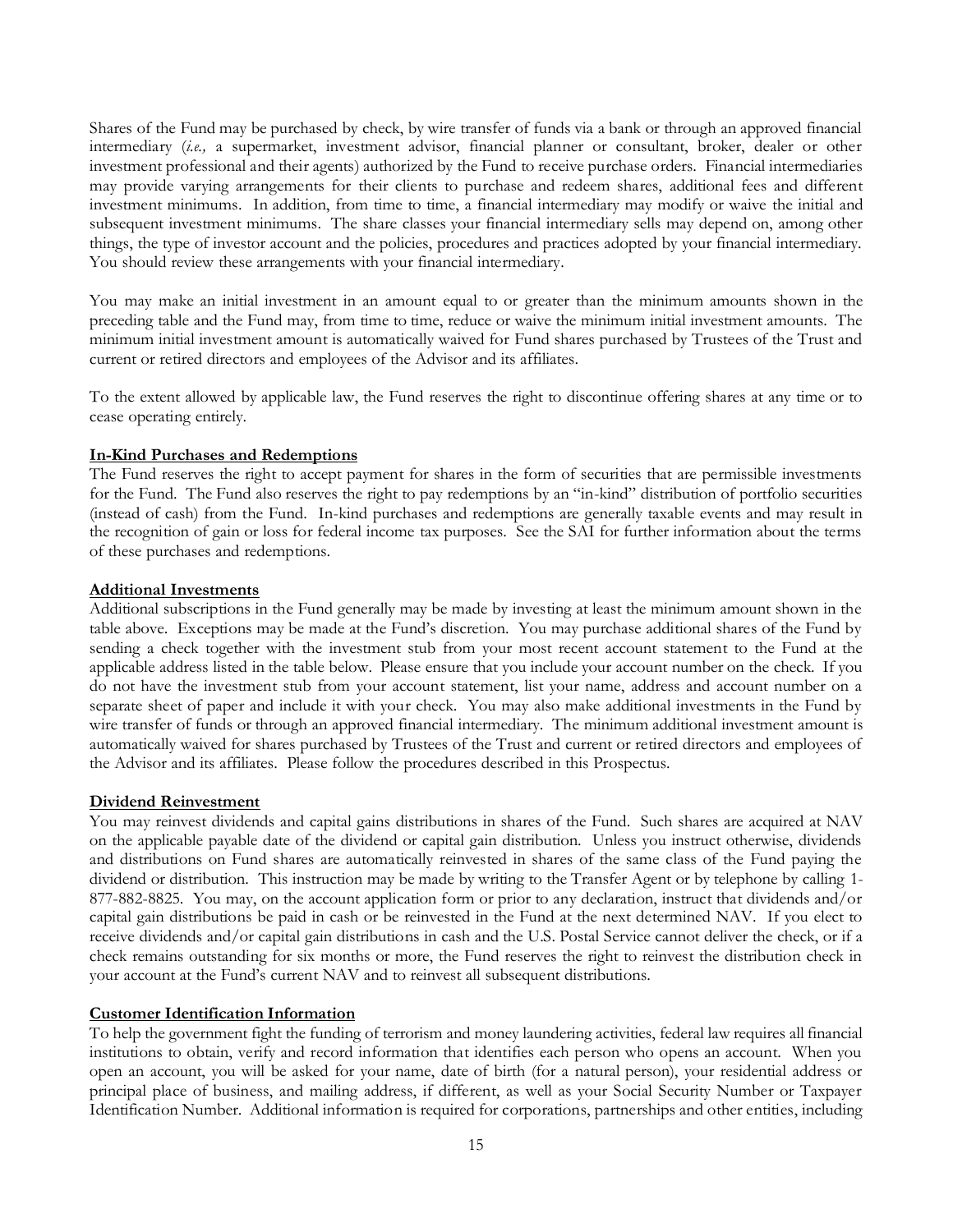the name, residential address, date of birth and Social Security Number of the underlying beneficial owners and authorized control persons of entity owners. Applications without such information will not be considered in good order. The Fund reserves the right to deny any application if the application is not in good order.

This Prospectus should not be considered a solicitation to purchase or as an offer to sell shares of the Fund in any jurisdiction where it would be unlawful to do so under the laws of that jurisdiction. Please note that the value of your account may be transferred to the appropriate state if no activity occurs in the account within the time period specified by state law.

# **Automatic Investment Plan**

If you intend to use the Automatic Investment Plan ("AIP"), you may open your account with the initial minimum investment amount. Once an account has been opened, you may make additional investments in the Fund at regular intervals through the AIP. If elected on your account application, funds can be automatically transferred from your checking or savings account on the 5th, 10th, 15th, 20th or 25th of each month. In order to participate in the AIP, each additional subscription must be at least \$100 and your financial institution must be a member of the Automated Clearing House ("ACH") network. The first AIP purchase will be made 15 days after the Fund's transfer agent (the "Transfer Agent") receives your request in good order. The Transfer Agent will charge a \$25 fee for any ACH payment that is rejected by your bank. Your AIP will be terminated if two successive mailings we send to you are returned by the U.S. Postal Service as undeliverable. You may terminate your participation in the AIP at any time by notifying the Transfer Agent at 1-877-882-8825 at least five days prior to the date of the next AIP transfer. The Fund may modify or terminate the AIP at any time without notice.

# **Timing and Nature of Requests**

The purchase price you will pay for the Fund's shares will be the next NAV calculated after the Transfer Agent or your authorized financial intermediary receives your request in good order. "Good order" means that your purchase request includes: (1) the name of the Fund, (2) the dollar amount of shares to be purchased, (3) your purchase application or investment stub, and (4) a check payable to **Kennedy Capital Small Cap Growth Fund**. All requests received in good order before 4:00 p.m. (Eastern Time) on any business day will be processed on that same day. Requests received at or after 4:00 p.m. (Eastern Time) will be transacted at the next business day's NAV. All purchases must be made in U.S. Dollars and drawn on U.S. financial institutions.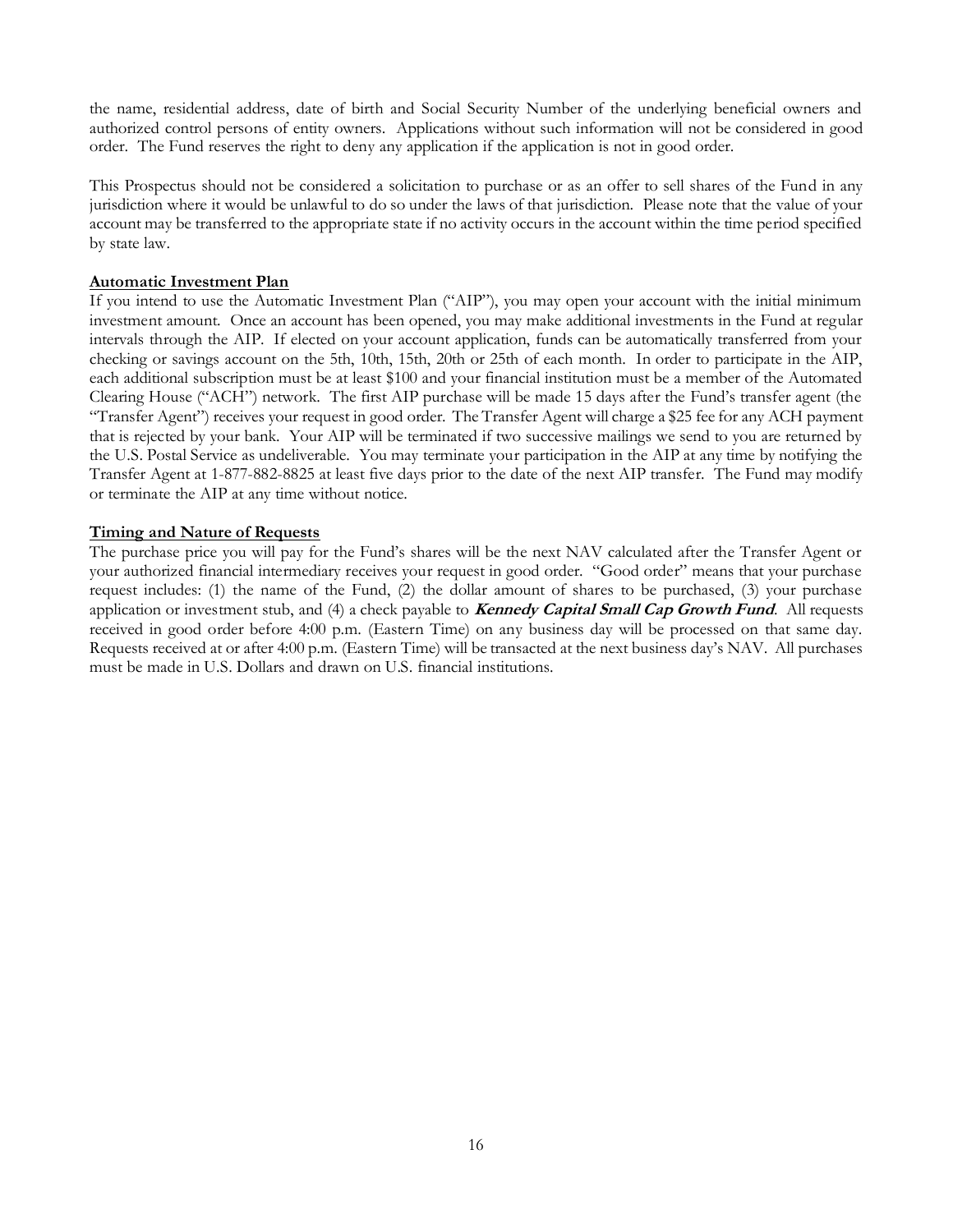# **Methods of Buying**

| Through a broker-<br>dealer or other<br>financial<br>intermediary | or for additional information.                                                                                                                                                                                                                                                                                                                                                                                                                                                                                                                                                                                                                                                                                                                                                                                                                                                                                                                                            | The Fund is offered through certain approved financial intermediaries (and their agents).<br>The Fund is also offered directly. A purchase order placed with a financial intermediary<br>or its authorized agent is treated as if such order were placed directly with the Fund, and<br>will be deemed to have been received by the Fund when the financial intermediary or its<br>authorized agent receives the order and executed at the next NAV calculated by the Fund.<br>Your financial intermediary will hold your shares in a pooled account in its (or its agent's)<br>name. The Fund may pay your financial intermediary (or its agent) to maintain your<br>individual ownership information, maintain required records, and provide other<br>shareholder services. A financial intermediary which offers shares may charge its<br>individual clients transaction fees which may be in addition to those described in this<br>Prospectus. If you invest through your financial intermediary, its policies and fees may<br>be different than those described in this Prospectus. For example, the financial<br>intermediary may charge transaction fees or set different minimum investments. Your<br>financial intermediary is responsible for processing your order correctly and promptly,<br>keeping you advised of the status of your account, confirming your transactions and<br>ensuring that you receive copies of the Fund's Prospectus. Please contact your financial<br>intermediary to determine whether it is an approved financial intermediary of the Fund |  |
|-------------------------------------------------------------------|---------------------------------------------------------------------------------------------------------------------------------------------------------------------------------------------------------------------------------------------------------------------------------------------------------------------------------------------------------------------------------------------------------------------------------------------------------------------------------------------------------------------------------------------------------------------------------------------------------------------------------------------------------------------------------------------------------------------------------------------------------------------------------------------------------------------------------------------------------------------------------------------------------------------------------------------------------------------------|-------------------------------------------------------------------------------------------------------------------------------------------------------------------------------------------------------------------------------------------------------------------------------------------------------------------------------------------------------------------------------------------------------------------------------------------------------------------------------------------------------------------------------------------------------------------------------------------------------------------------------------------------------------------------------------------------------------------------------------------------------------------------------------------------------------------------------------------------------------------------------------------------------------------------------------------------------------------------------------------------------------------------------------------------------------------------------------------------------------------------------------------------------------------------------------------------------------------------------------------------------------------------------------------------------------------------------------------------------------------------------------------------------------------------------------------------------------------------------------------------------------------------------------------------------------------------------------|--|
| By mail                                                           | The Fund will not accept payment in cash, including cashier's checks. Also, to prevent<br>check fraud, the Fund will not accept third party checks, Treasury checks, credit card<br>checks, traveler's checks, money orders or starter checks for the purchase of shares. All<br>checks must be made in U.S. Dollars and drawn on U.S. financial institutions.<br>To buy shares directly from the Fund by mail, complete an account application and send<br>it together with your check for the amount you wish to invest to the Fund at the address<br>indicated below. To make additional investments once you have opened your account,<br>write your account number on the check and send it to the Fund together with the most<br>recent confirmation statement received from the Transfer Agent. If your check is<br>returned for insufficient funds, your purchase will be canceled and a \$25 fee will be<br>assessed against your account by the Transfer Agent. |                                                                                                                                                                                                                                                                                                                                                                                                                                                                                                                                                                                                                                                                                                                                                                                                                                                                                                                                                                                                                                                                                                                                                                                                                                                                                                                                                                                                                                                                                                                                                                                     |  |
|                                                                   |                                                                                                                                                                                                                                                                                                                                                                                                                                                                                                                                                                                                                                                                                                                                                                                                                                                                                                                                                                           |                                                                                                                                                                                                                                                                                                                                                                                                                                                                                                                                                                                                                                                                                                                                                                                                                                                                                                                                                                                                                                                                                                                                                                                                                                                                                                                                                                                                                                                                                                                                                                                     |  |
|                                                                   | Regular Mail<br>Kennedy Capital Small Cap Growth<br>Fund<br>P.O. Box 2175<br>Milwaukee, Wisconsin 53201                                                                                                                                                                                                                                                                                                                                                                                                                                                                                                                                                                                                                                                                                                                                                                                                                                                                   | <b>Overnight Delivery</b><br>Kennedy Capital Small Cap Growth<br>Fund<br>235 West Galena Street<br>Milwaukee, Wisconsin 53212                                                                                                                                                                                                                                                                                                                                                                                                                                                                                                                                                                                                                                                                                                                                                                                                                                                                                                                                                                                                                                                                                                                                                                                                                                                                                                                                                                                                                                                       |  |
|                                                                   | services to be its agents.                                                                                                                                                                                                                                                                                                                                                                                                                                                                                                                                                                                                                                                                                                                                                                                                                                                                                                                                                | The Fund does not consider the U.S. Postal Service or other independent delivery                                                                                                                                                                                                                                                                                                                                                                                                                                                                                                                                                                                                                                                                                                                                                                                                                                                                                                                                                                                                                                                                                                                                                                                                                                                                                                                                                                                                                                                                                                    |  |
| By telephone                                                      | business day's NAV. For security reasons, requests by telephone will be recorded.                                                                                                                                                                                                                                                                                                                                                                                                                                                                                                                                                                                                                                                                                                                                                                                                                                                                                         | To make additional investments by telephone, you must authorize telephone purchases<br>on your account application. If you have given authorization for telephone transactions<br>and your account has been open for at least 15 days, call the Transfer Agent toll-free at<br>877-882-8825 and you will be allowed to move money in amounts of at least \$100, but<br>not greater than \$50,000, from your bank account to the Fund's account upon request.<br>Only bank accounts held at U.S. institutions that are ACH members may be used for<br>telephone transactions. If your order is placed before 4:00 p.m. (Eastern Time) on a<br>business day shares will be purchased in your account at the NAV calculated on that day.<br>Orders received at or after 4:00 p.m. (Eastern Time) will be transacted at the next                                                                                                                                                                                                                                                                                                                                                                                                                                                                                                                                                                                                                                                                                                                                                        |  |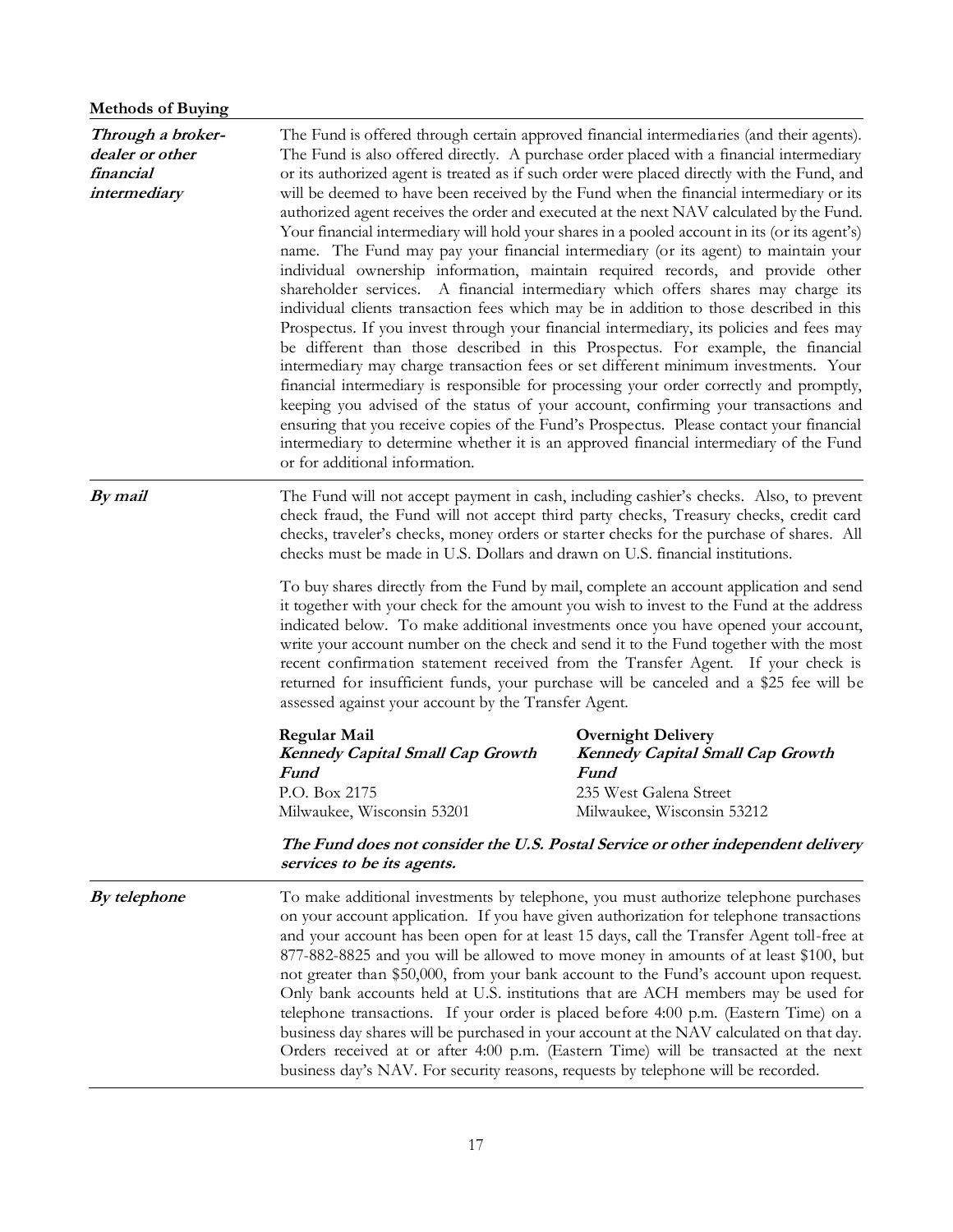**By wire** To open an account by wire, a completed account application form must be received by the Fund before your wire can be accepted. You may mail or send by overnight delivery your account application form to the Transfer Agent. Upon receipt of your completed account application form, an account will be established for you. The account number assigned to you will be required as part of the wiring instruction that should be provided to your bank to send the wire. Your bank must include the name of the Fund, the account number, and your name so that monies can be correctly applied. Your bank should transmit monies by wire to:

# **UMB Bank, n.a.**

ABA Number 101000695 **For credit to Kennedy Capital Small Cap Growth Fund** A/C # 9872318927

#### **For further credit to:**

Your account number Fund Name Name(s) of investor(s) Social Security Number or Taxpayer Identification Number

Before sending your wire, please contact the Transfer Agent at 1-877-882-8825 to notify it of your intention to wire funds. This will ensure prompt and accurate credit upon receipt of your wire. Your bank may charge a fee for its wiring service.

Wired funds must be received prior to 4:00 p.m. (Eastern Time) on a business day to be eligible for same day pricing. **The Fund and UMB Bank, n.a. are not responsible for the consequences of delays resulting from the banking or Federal Reserve wire system, or from incomplete wiring instructions.**

| Through a broker-<br>dealer or other<br>financial<br>intermediary | If you purchased your shares through an approved financial intermediary, your<br>redemption order generally must be placed through the same financial intermediary.<br>Such financial intermediaries are authorized to designate other financial intermediaries to<br>receive purchase and redemption orders on the Fund's behalf. The Fund will be deemed<br>to have received a redemption order when a financial intermediary (or its authorized<br>agent) receives the order. The financial intermediary must receive your redemption order<br>prior to 4:00 p.m. (Eastern Time) on a business day for the redemption to be processed<br>at the current day's NAV. Orders received at or after 4:00 p.m. (Eastern Time) on a<br>business day or on a day when the Fund does not value its shares will be transacted at<br>the next business day's NAV. Please keep in mind that your financial intermediary may<br>charge additional fees for its services. In the event your approved financial intermediary<br>is no longer available or in operation, you may place your redemption order directly with<br>the Fund as described below. |
|-------------------------------------------------------------------|-----------------------------------------------------------------------------------------------------------------------------------------------------------------------------------------------------------------------------------------------------------------------------------------------------------------------------------------------------------------------------------------------------------------------------------------------------------------------------------------------------------------------------------------------------------------------------------------------------------------------------------------------------------------------------------------------------------------------------------------------------------------------------------------------------------------------------------------------------------------------------------------------------------------------------------------------------------------------------------------------------------------------------------------------------------------------------------------------------------------------------------------------|
| By mail                                                           | You may redeem shares purchased directly from the Fund by mail. Send your written<br>redemption request to <b>Kennedy Capital Small Cap Growth Fund</b> at the address<br>indicated below. Your request must be in good order and contain the Fund name, the<br>name(s) on the account, your account number and the dollar amount or the number of<br>shares to be redeemed. The redemption request must be signed by all shareholders listed<br>on the account. Additional documents are required for certain types of shareholders,<br>such as corporations, partnerships, executors, trustees, administrators, or guardians (i.e.,<br>corporate resolutions dated within 60 days, or trust documents indicating proper<br>authorization).                                                                                                                                                                                                                                                                                                                                                                                                  |

#### **Selling (Redeeming) Fund Shares**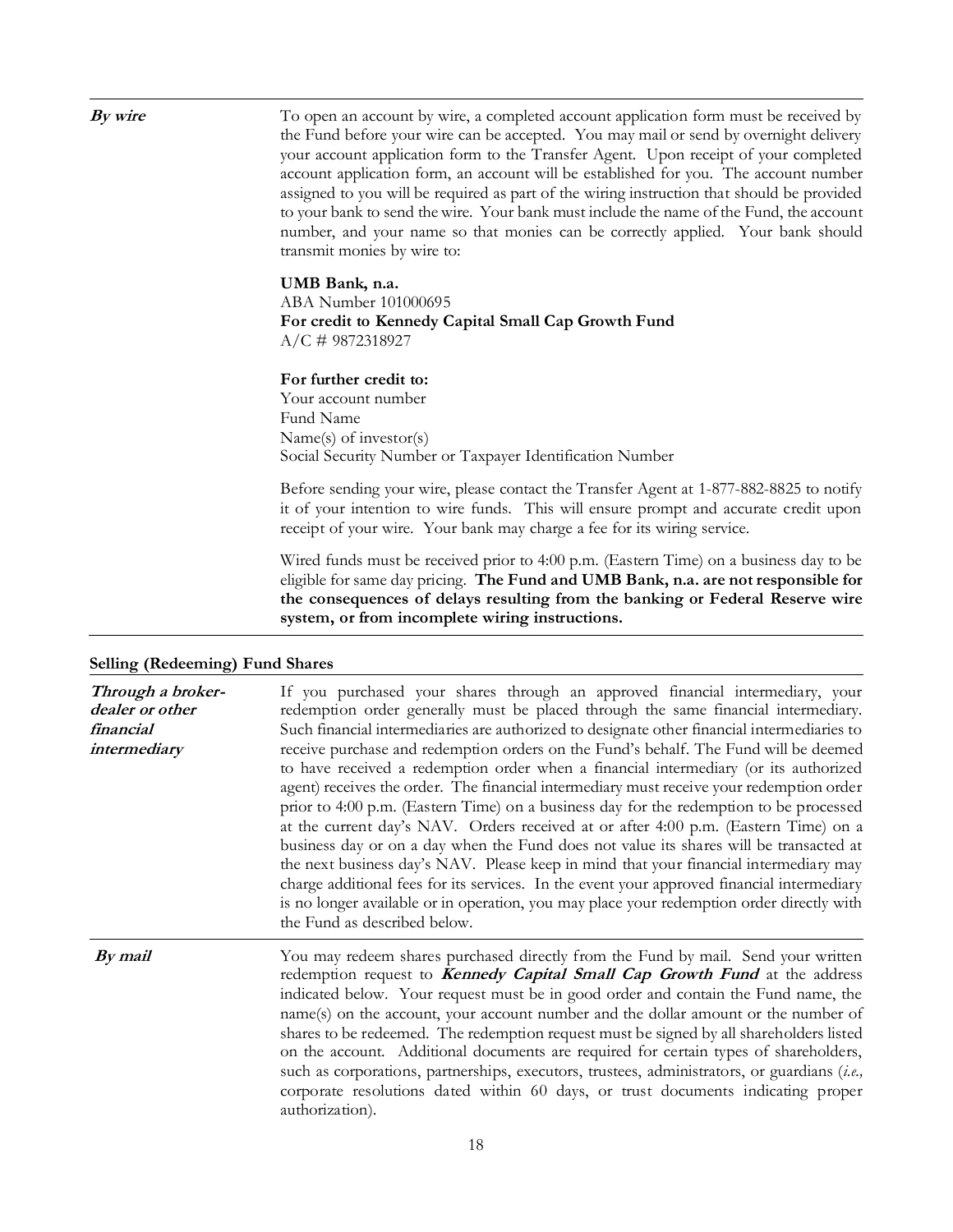**Regular Mail Kennedy Capital Small Cap Growth Fund** P.O. Box 2175 Milwaukee, Wisconsin 53201

**Overnight Delivery Kennedy Capital Small Cap Growth Fund** 235 West Galena Street Milwaukee, Wisconsin 53212

A Medallion signature guarantee must be included if any of the following situations apply:

- You wish to redeem more than \$50,000 worth of shares;
- When redemption proceeds are sent to any person, address or bank account not on record;
- If a change of address was received by the Transfer Agent within the last 15 days;
- If ownership is changed on your account; or
- When establishing or modifying certain services on your account.

**By telephone** To redeem shares by telephone, call the Fund at 1-877-882-8825 and specify the amount of money you wish to redeem. You may have a check sent to the address of record, or, if previously established on your account, you may have proceeds sent by wire or electronic funds transfer through the ACH network directly to your bank account. Wire transfers are subject to a \$20 fee paid by the shareholder and your bank may charge a fee to receive wired funds. Checks sent via overnight delivery are subject to a \$25 charge. You do not incur any charge when proceeds are sent via the ACH network; however, credit may not be available for two to three business days.

> If you are authorized to perform telephone transactions (either through your account application form or by subsequent arrangement in writing with the Fund), you may redeem shares worth up to \$50,000, by instructing the Fund by phone at 1-877-882-8825. Unless noted on the initial account application, a Medallion signature guarantee is required of all shareholders in order to qualify for or to change telephone redemption privileges.

> Note: The Fund and all of its service providers will not be liable for any loss or expense in acting upon instructions that are reasonably believed to be genuine. To confirm that all telephone instructions are genuine, the caller must verify the following:

- The Fund account number;
- The name in which his or her account is registered;
- The Social Security Number or Taxpayer Identification Number under which the account is registered; and
- The address of the account holder, as stated in the account application form.

# **Medallion Signature Guarantee**

In addition to the situations described above, the Fund reserves the right to require a Medallion signature guarantee in other instances based on the circumstances relative to the particular situation.

Shareholders redeeming more than \$50,000 worth of shares by mail should submit written instructions with a Medallion signature guarantee from an eligible institution acceptable to the Transfer Agent, such as a domestic bank or trust company, broker, dealer, clearing agency or savings association, or from any participant in a Medallion program recognized by the Securities Transfer Association. The three currently recognized Medallion programs are Securities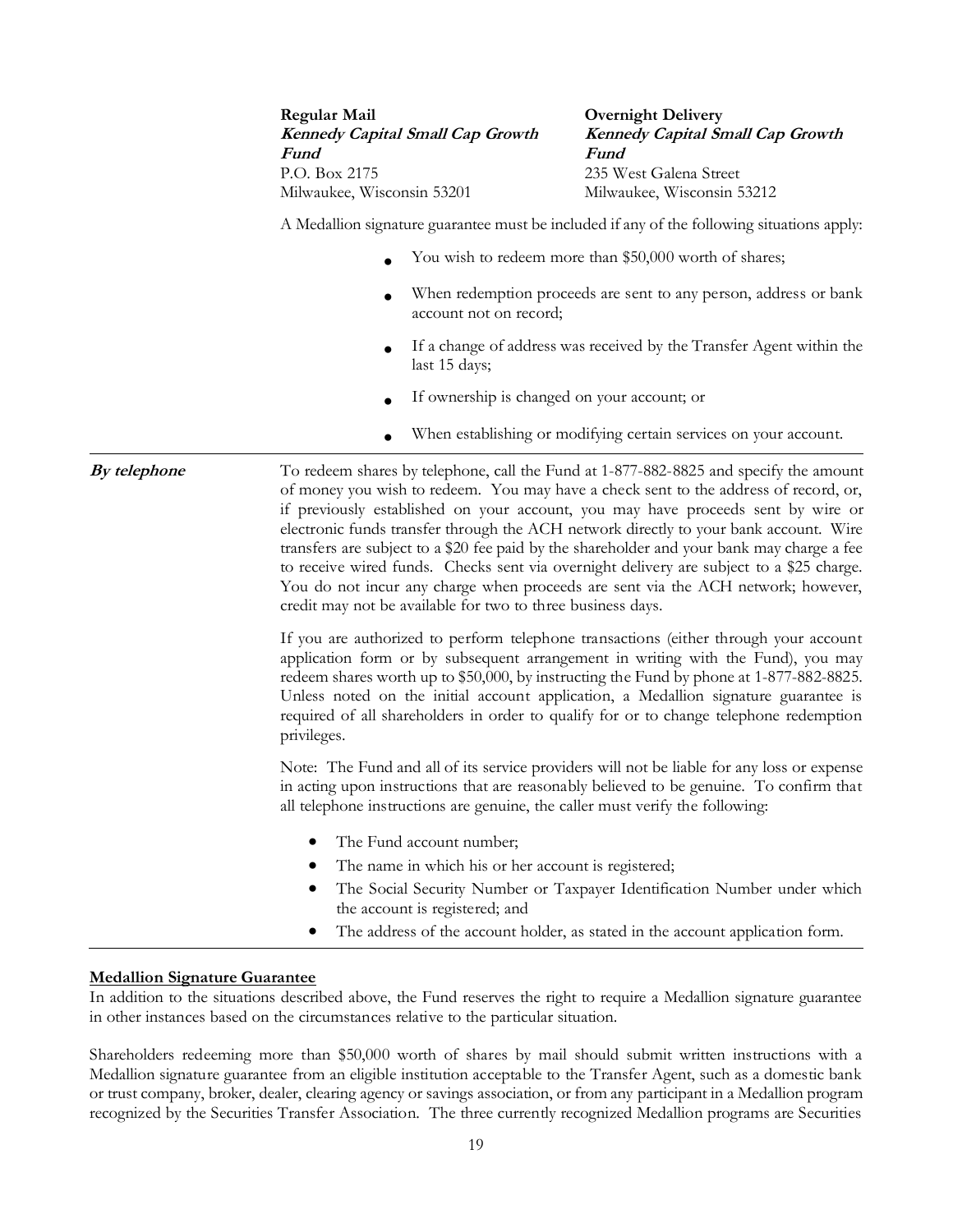Transfer Agents Medallion Program, Stock Exchanges Medallion Program and New York Stock Exchange, Inc. Medallion Signature Program. Signature guarantees that are not part of these programs will not be accepted. Participants in Medallion programs are subject to dollar limitations which must be considered when requesting their guarantee. The Transfer Agent may reject any signature guarantee if it believes the transaction would otherwise be improper. *A notary public cannot provide a signature guarantee.*

# **Systematic Withdrawal Plan**

You may request that a predetermined dollar amount be sent to you on a monthly or quarterly basis. Your account must maintain a value of at least \$1,000 for you to be eligible to participate in the Systematic Withdrawal Plan ("SWP"). The minimum withdrawal amount is \$100. If you elect to receive redemptions through the SWP, the Fund will send a check to your address of record, or will send the payment via electronic funds transfer through the ACH network, directly to your bank account on record. You may request an application for the SWP by calling the Transfer Agent toll-free at 1-877-882-8825. The Fund may modify or terminate the SWP at any time. You may terminate your participation in the SWP by calling the Transfer Agent at least five business days before the next withdrawal.

# **Payment of Redemption Proceeds**

You may redeem shares of the Fund at a price equal to the NAV next determined after the Transfer Agent and/or authorized agent receives your redemption request in good order. Generally, your redemption request cannot be processed on days the NYSE is closed. Redemption proceeds for requests received in good order by the Transfer Agent and/or authorized agent before the close of the regular trading session of the NYSE (generally 4:00 p.m. Eastern Time) will usually be sent to the address of record or the bank you indicate, or wired using the wire instructions on record, on the following business day. Payment of redemption proceeds may take longer than typically expected, but will be sent within seven calendar days after the Fund receives your redemption request, except as specified below.

If you purchase shares using a check and request a redemption before the check has cleared, the Fund may postpone payment of your redemption proceeds up to 15 calendar days while the Fund waits for the check to clear. Furthermore, the Fund may suspend the right to redeem shares or postpone the date of payment upon redemption for more than seven calendar days: (1) for any period during which the NYSE is closed (other than customary weekend or holiday closings) or trading on the NYSE is restricted; (2) for any period during which an emergency exists affecting the sale of the Fund's securities or making such sale or the fair determination of the value of the Fund's net assets not reasonably practicable; or (3) for such other periods as the SEC may permit for the protection of the Fund's shareholders.

# **Other Redemption Information**

IRA and retirement plan redemptions from accounts for which UMB Bank, n.a. is the custodian must be completed on an IRA Distribution Form or other acceptable form approved by UMB Bank, n.a. Shareholders who hold shares of the Fund through an IRA or other retirement plan must indicate on their redemption requests whether to withhold federal income tax. Such redemption requests will generally be subject to a 10% federal income tax withholding unless a shareholder elects not to have taxes withheld. An IRA owner with a foreign residential address may not elect to forgo the 10% withholding. In addition, if you are a resident of certain states, state income tax also applies to non-Roth IRA distributions when federal withholding applies. Please consult with your tax professional.

The Fund generally pays sale (redemption) proceeds in cash. The Fund typically expects to satisfy redemption requests by selling portfolio assets or by using holdings of cash or cash equivalents. On a less regular basis, the Fund may utilize a temporary overdraft facility offered through its custodian, UMB Bank, n.a., in order to assist the Fund in meeting redemption requests. The Fund uses these methods during both normal and stressed market conditions. During conditions that make the payment of cash unwise and/or in order to protect the interests of the Fund's remaining shareholders, the Fund may pay all or part of a shareholder's redemption proceeds in portfolio securities with a market value equal to the redemption price (redemption-in-kind) in lieu of cash. The Fund may redeem shares in kind during both normal and stressed market conditions. Generally, in kind redemptions will be effected through a pro rata distribution of the Fund's portfolio securities. If the Fund redeems your shares in kind, you will bear any market risks associated with investment in these securities, and you will be responsible for the costs (including brokerage charges) of converting the securities to cash.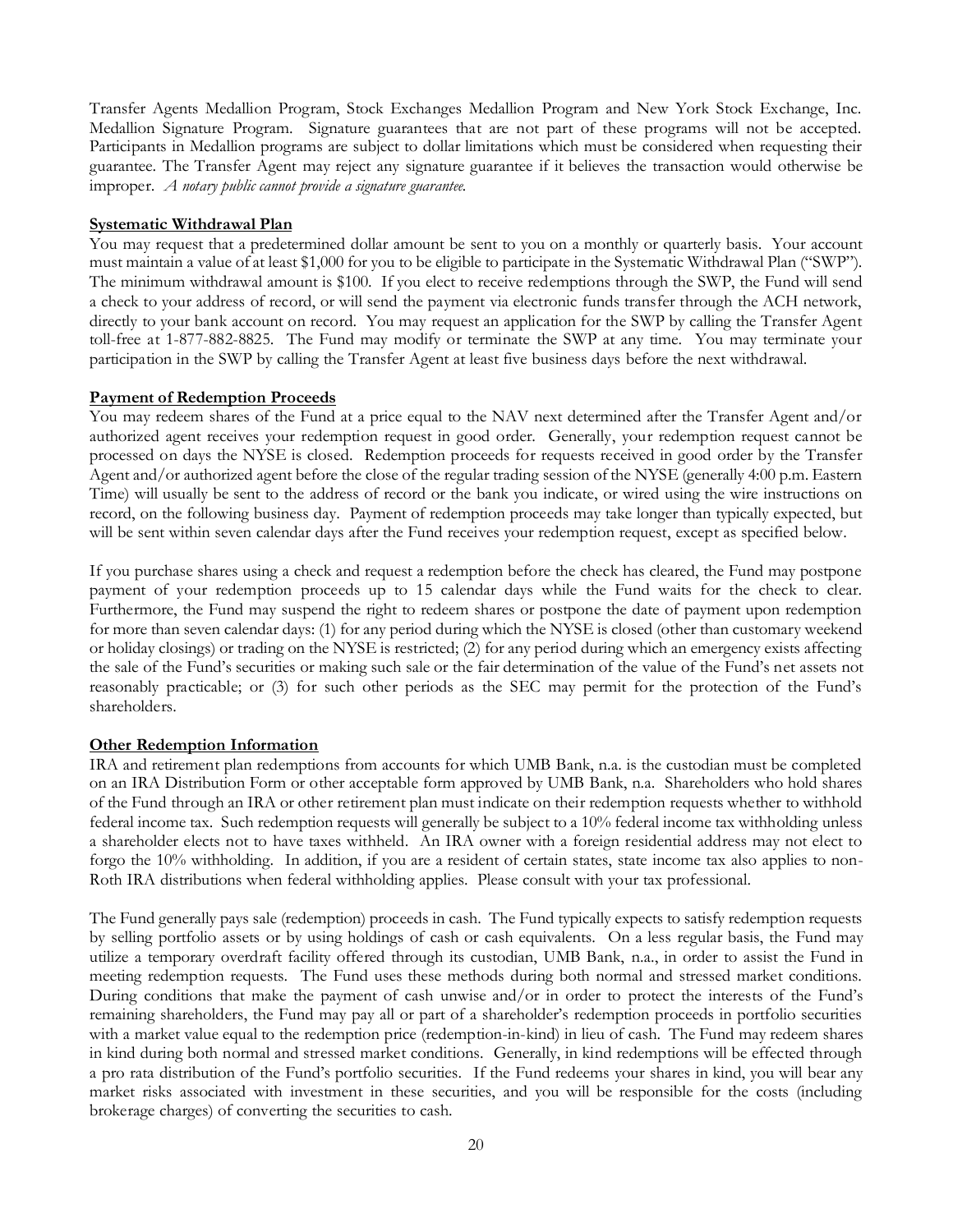The Fund may redeem all of the shares held in your account if your balance falls below the Fund's minimum initial investment amount due to your redemption activity. In these circumstances, the Fund will notify you in writing and request that you increase your balance above the minimum initial investment amount within 60 days of the date of the notice. If, within 60 days of the Fund's written request, you have not increased your account balance, your shares will be automatically redeemed at the current NAV. The Fund will not require that your shares be redeemed if the value of your account drops below the investment minimum due to fluctuations of the Fund's NAV.

# **Cost Basis Information**

Federal tax law requires that regulated investment companies, such as the Fund, report their shareholders' cost basis, gain/loss, and holding period to the IRS on the shareholders' Consolidated Form 1099s when "covered" shares of the regulated investment companies are sold. Covered shares are any shares acquired (including pursuant to a dividend reinvestment plan) on or after January 1, 2012.

The Fund has chosen "first-in, first-out" ("FIFO") as its standing (default) tax lot identification method for all shareholders, which means this is the method the Fund will use to determine which specific shares are deemed to be sold when there are multiple purchases on different dates at differing net asset values and the entire position is not sold at one time. The Fund's standing tax lot identification method is the method it will use to report the sale of covered shares on your Consolidated Form 1099 if you do not select a specific tax lot identification method. Redemptions are taxable and you may realize a gain or a loss upon the sale of your shares. Certain shareholders may be subject to backup withholding.

Subject to certain limitations, you may choose a method other than the Fund's standing method at the time of your purchase or upon the sale of covered shares.Please refer to the appropriate Treasury regulations or consult your tax advisor with regard to your personal circumstances.

# **Tools to Combat Frequent Transactions**

The Trust's Board of Trustees has adopted policies and procedures with respect to frequent purchases and redemptions of Fund shares by Fund shareholders. The Trust discourages excessive, short-term trading and other abusive trading practices that may disrupt portfolio management strategies and harm the Fund's performance. The Trust takes steps to reduce the frequency and effect of these activities on the Fund. These steps may include monitoring trading activity and using fair value pricing. In addition, the Trust may take action, which may include using its best efforts to restrict a shareholder from making additional purchases in the Fund, if that shareholder has engaged in four or more "round trips" in the Fund during a 12-month period. Although these efforts (which are described in more detail below) are designed to discourage abusive trading practices, these tools cannot eliminate the possibility that such activity may occur. Further, while the Trust makes efforts to identify and restrict frequent trading, the Trust receives purchase and sale orders through financial intermediaries and cannot always know or detect frequent trading that may be facilitated by the use of intermediaries or the use of group or omnibus accounts by those intermediaries. The Trust seeks to exercise its judgment in implementing these tools to the best of its ability in a manner that the Trust believes is consistent with the interests of Fund shareholders.

**Monitoring Trading Practices** The Trust may monitor trades in Fund shares in an effort to detect short-term trading activities. If, as a result of this monitoring, the Trust believes that a shareholder of the Fund has engaged in excessive short-term trading, it may, in its discretion, ask the shareholder to stop such activities or refuse to process purchases in the shareholder's accounts. In making such judgments, the Trust seeks to act in a manner that it believes is consistent with the best interest of Fund shareholders. Due to the complexity and subjectivity involved in identifying abusive trading activity, there can be no assurance that the Trust's efforts will identify all trades or trading practices that may be considered abusive.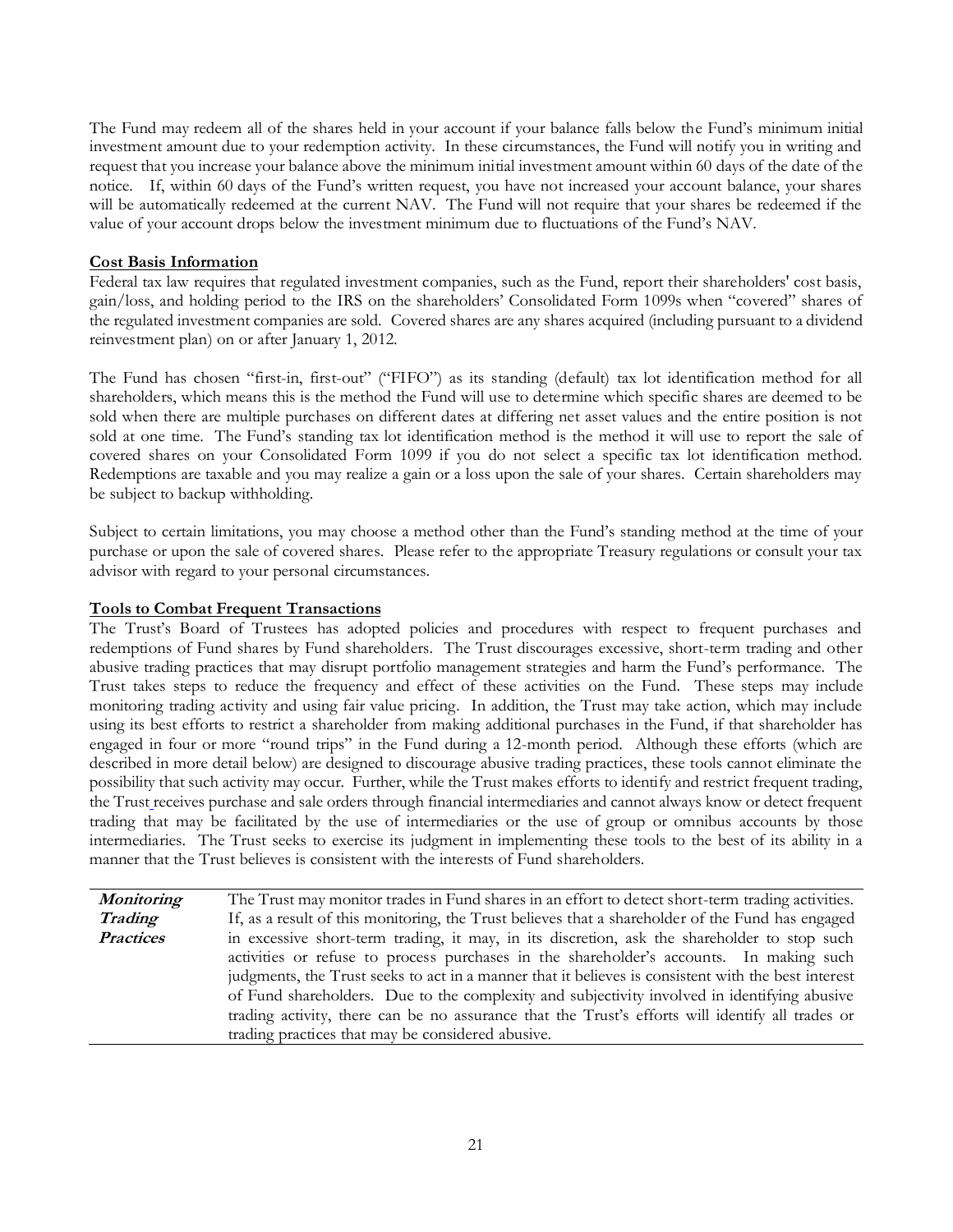# **General Transaction Policies**

Some of the following policies are mentioned above. In general, the Fund reserves the right to:

- vary or waive any minimum investment requirement;
- refuse, change, discontinue, or temporarily suspend account services, including purchase or telephone redemption privileges (if redemption by telephone is not available, you may send your redemption order to the Fund via regular or overnight delivery), for any reason;
- reject any purchase request for any reason (generally the Fund does this if the purchase is disruptive to the efficient management of the Fund due to the timing of the investment or an investor's history of excessive trading);
- delay paying redemption proceeds for up to seven calendar days after receiving a request, if an earlier payment could adversely affect the Fund;
- reject any purchase or redemption request that does not contain all required documentation; and
- subject to applicable law and with prior notice, adopt other policies from time to time requiring mandatory redemption of shares in certain circumstances.

If you elect telephone privileges on the account application or in a letter to the Fund, you may be responsible for any fraudulent telephone orders as long as the Fund and/or its service providers have taken reasonable precautions to verify your identity. In addition, once you place a telephone transaction request, it cannot be canceled or modified.

During periods of significant economic or market change, telephone transactions may be difficult to complete. If you are unable to contact the Fund by telephone, you may also mail your request to the Fund at the address listed under "Methods of Buying."

Your broker or other financial intermediary may establish policies that differ from those of the Fund. For example, the organization may charge transaction fees, set higher minimum investments, or impose certain limitations on buying or selling shares in addition to those identified in this Prospectus. Contact your broker or other financial intermediary for details.

Please note that the value of your account may be transferred to the appropriate state if no activity occurs in the account within the time period specified by state law.

# **Exchange Privilege**

You may exchange shares of the Fund for the same class of shares of other funds managed by the Advisor. The amount of the exchange must be equal to or greater than the required minimum initial investment of the other fund, as stated in that fund's prospectus. You may realize either a gain or loss on those shares and will be responsible for paying any applicable taxes. If you exchange shares through a broker, the broker may charge you a transaction fee. You may exchange shares by sending a written request to the Fund or by telephone. Be sure that your written request includes the dollar amount or number of shares to be exchanged, the name(s) on the account and the account number(s), and is signed by all shareholders on the account. In order to limit expenses, the Fund reserves the right to limit the total number of exchanges you can make in any year.

# **Conversion of Shares**

A share conversion is a transaction in which shares of one class of the Fund are exchanged for shares of another class of the Fund. Share conversions can occur between Investor Class and Institutional Class shares of the Fund. Generally, share conversions occur when a shareholder becomes eligible for another share class of the Fund or no longer meets the eligibility criteria of the share class owned by the shareholder (and another class exists for which the shareholder would be eligible). Please note that a share conversion is generally a non-taxable event, but you should consult with your personal tax advisor on your particular circumstances. Please also note, all share conversion requests must be approved by the Advisor.

A request for a share conversion will not be processed until it is received in "good order" (as defined above) by the Fund or your financial intermediary. To receive the NAV of the new class calculated that day, conversion requests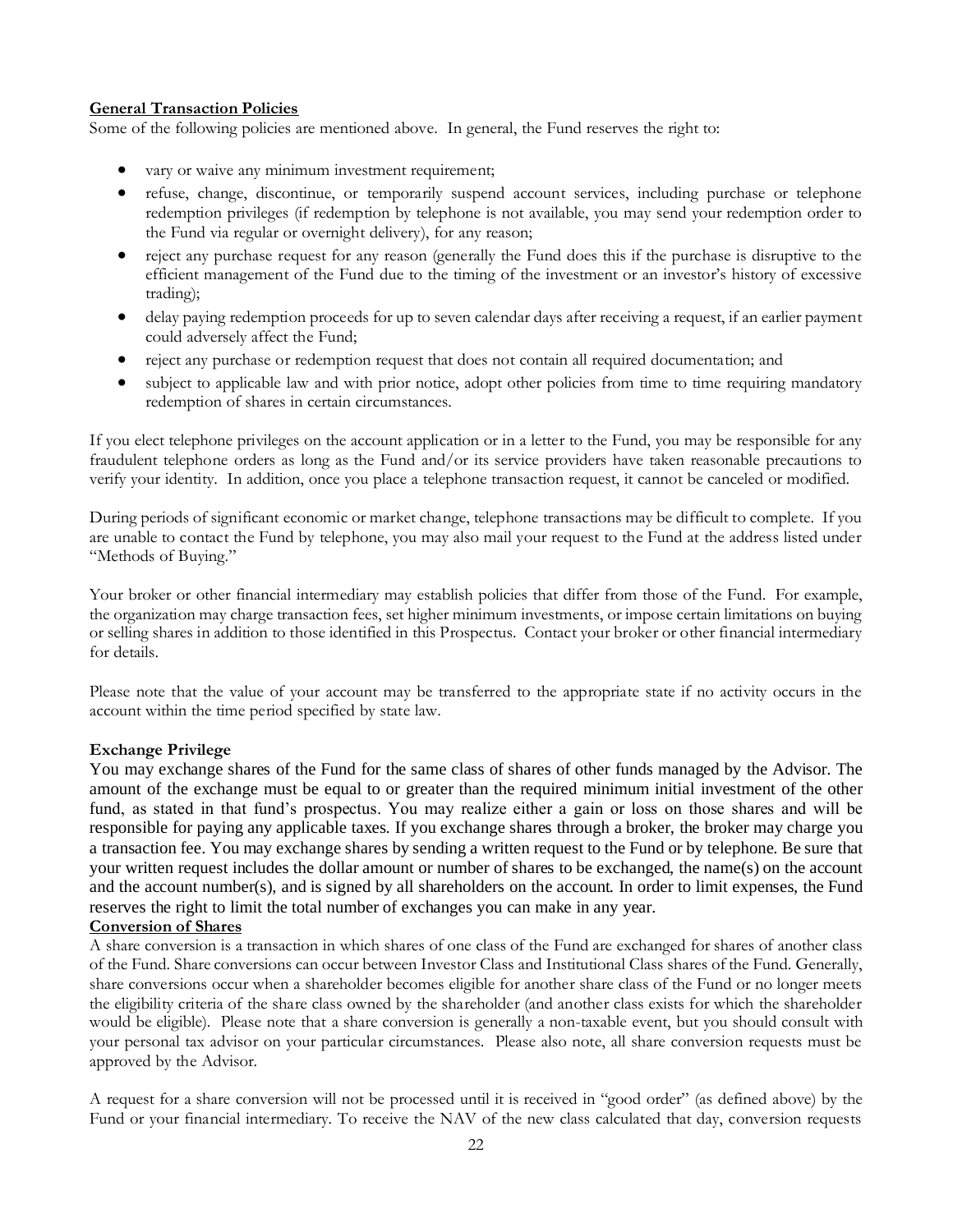must be received in good order by the Fund or your financial intermediary before 4:00 p.m., Eastern Time or the financial intermediary's earlier applicable deadline. Please note that, because the NAV of each class of the Fund will generally vary from the NAV of the other class due to differences in expenses, you will receive a number of shares of the new class that is different from the number of shares that you held of the old class, but the total value of your holdings will remain the same.

The Fund's frequent trading policies will not be applicable to share conversions. If you hold your shares through a financial intermediary, please contact the financial intermediary for more information on share conversions. Please note that certain financial intermediaries may not permit all types of share conversions. The Fund reserves the right to terminate, suspend or modify the share conversion privilege for any shareholder or group of shareholders.

The Fund reserves the right to automatically convert shareholders from one class to another if they either no longer qualify as eligible for their existing class or if they become eligible for another class. Such mandatory conversions may be as a result of a change in value of an account due to market movements, exchanges or redemptions. The Fund will notify affected shareholders in writing prior to any mandatory conversion.

# **Prospectus and Shareholder Report Mailings**

In order to reduce the amount of mail you receive and to help reduce expenses, we generally send a single copy of any shareholder report and Prospectus to each household. If you do not want the mailing of these documents to be combined with those of other members of your household, please contact your authorized dealer or the Transfer Agent.

# **Additional Information**

The Fund enters into contractual arrangements with various parties, including among others the Advisor, who provide services to the Fund. Shareholders are not parties to, or intended (or "third party") beneficiaries of, those contractual arrangements.

The Prospectus and the SAI provide information concerning the Fund that you should consider in determining whether to purchase shares of the Fund. The Fund may make changes to this information from time to time. Neither this prospectus nor the SAI is intended to give rise to any contract rights or other rights in any shareholder, other than any rights conferred by federal or state securities laws that may not be waived.

# <span id="page-24-0"></span>**DIVIDENDS AND DISTRIBUTIONS**

The Fund will make distributions of net investment income annually and net capital gains, if any, at least annually, typically in December. The Fund may make additional payments of dividends or distributions if it deems it desirable at any other time during the year.

All dividends and distributions will be reinvested in Fund shares unless you choose one of the following options: (1) to receive net investment income dividends in cash, while reinvesting capital gain distributions in additional Fund shares; or (2) to receive all dividends and distributions in cash. If you wish to change your distribution option, please write to the Transfer Agent before the payment date of the distribution.

If you elect to receive distributions in cash and the U.S. Postal Service cannot deliver your check, or if your distribution check has not been cashed for six months, the Fund reserves the right to reinvest the distribution check in your account at the Fund's then current NAV and to reinvest all subsequent distributions.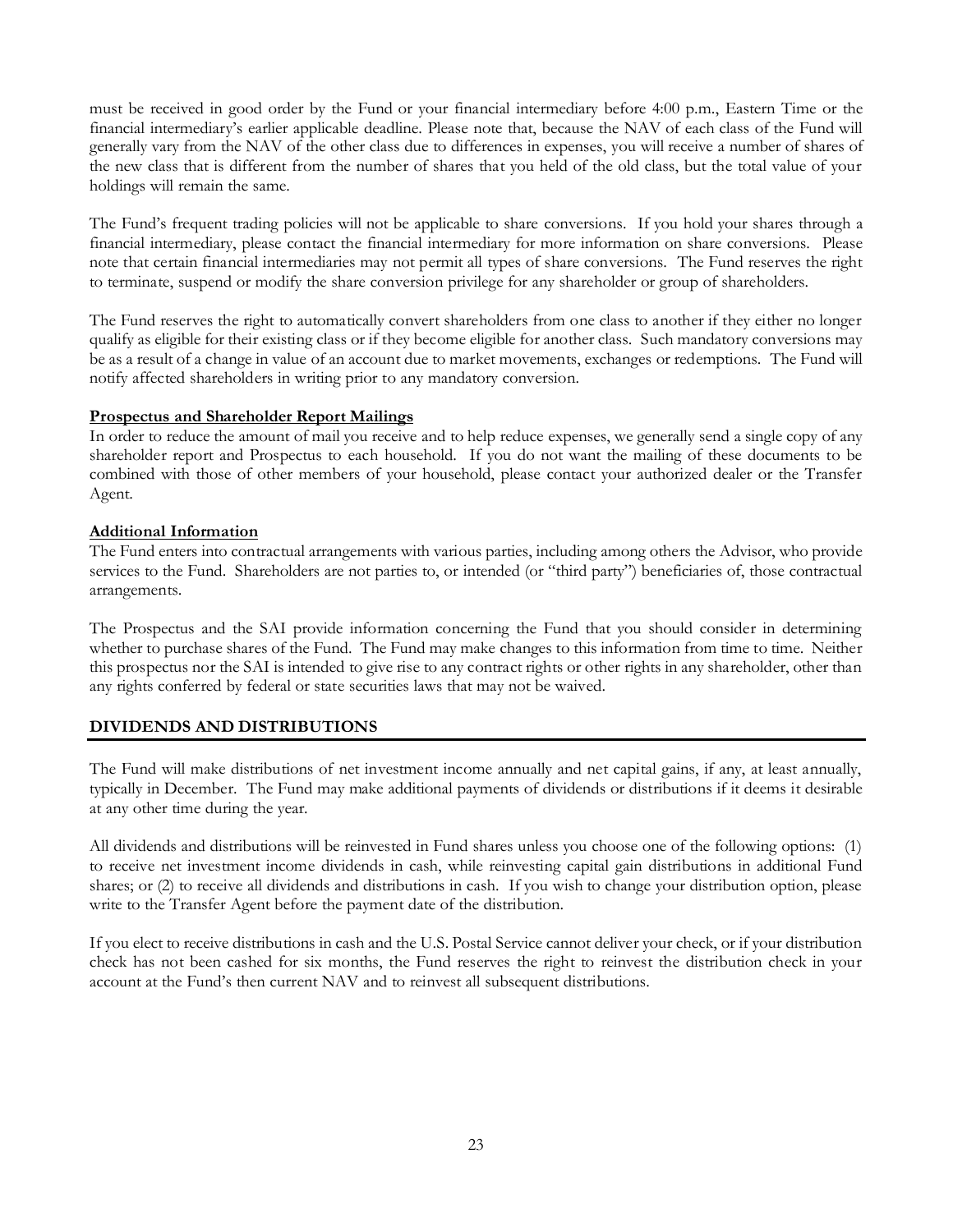# <span id="page-25-0"></span>**FEDERAL INCOME TAX CONSEQUENCES**

The following discussion is very general and does not address investors subject to special rules, such as investors who hold Fund shares through an IRA, 401(k) plan or other tax-advantaged account. The SAI contains further information about taxes. Because each shareholder's circumstances are different and special tax rules may apply, you should consult your tax advisor about your investment in the Fund.

You will generally have to pay federal income taxes, as well as any state or local taxes, on distributions received from the Fund, whether paid in cash or reinvested in additional shares. If you sell Fund shares, it is generally considered a taxable event. If you exchange shares of the Fund for shares of another fund, the exchange will be treated as a sale of the Fund's shares and any gain on the transaction may be subject to federal income tax.

Distributions of net investment income, other than "qualified dividend income," are taxable for federal income tax purposes at ordinary income tax rates. Distributions of net short-term capital gains are also generally taxable at ordinary income tax rates. Distributions from the Fund's net capital gain (i.e., the excess of its net long-term capital gain over its net short-term capital loss) are taxable for federal income tax purposes as long-term capital gain, regardless of how long the shareholder has held Fund shares.

Dividends paid by the Fund (but none of the Fund's capital gain distributions) may qualify in part for the dividendsreceived deduction available to corporate shareholders, provided certain holding period and other requirements are satisfied. Dividends received by the Fund from REITs generally are not expected to qualify for treatment as qualified dividend income or for the dividends-received deduction. Distributions that the Fund reports as "qualified dividend income" may be eligible to be taxed to non-corporate shareholders at the reduced rates applicable to long-term capital gain if derived from the Fund's qualified dividend income and/or if certain other requirements are satisfied. "Qualified dividend income" generally is income derived from dividends paid by U.S. corporations or certain foreign corporations that are either incorporated in a U.S. possession or eligible for tax benefits under certain U.S. income tax treaties. In addition, dividends that the Fund receives in respect of stock of certain foreign corporations may be qualified dividend income if that stock is readily tradable on an established U.S. securities market.

You may want to avoid buying shares of the Fund just before it declares a distribution (on or before the record date), because such a distribution will be taxable to you even though it may effectively be a return of a portion of your investment.

Although distributions are generally taxable when received, dividends declared in October, November or December to shareholders of record as of a date in such month and paid during the following January are treated as if received on December 31 of the calendar year when the dividends were declared.

Information on the federal income tax status of dividends and distributions is provided annually.

Dividends and distributions from the Fund and net gain from redemptions of Fund shares will generally be taken into account in determining a shareholder's "net investment income" for purposes of the Medicare contribution tax applicable to certain individuals, estates and trusts.

If you do not provide the Fund with your correct taxpayer identification number and any required certifications, you will be subject to backup withholding on your redemption proceeds, dividends and other distributions. The backup withholding rate is currently 24%.

Dividends and certain other payments made by the Fund to a non-U.S. shareholder are subject to withholding of federal income tax at the rate of 30% (or such lower rate as may be determined in accordance with any applicable treaty). Dividends that are reported by the Fund as "interest-related dividends" or "short-term capital gain dividends" are generally exempt from such withholding. In general, the Fund may report interest-related dividends to the extent of its net income derived from U.S.-source interest and the Fund may report short-term capital gain dividends to the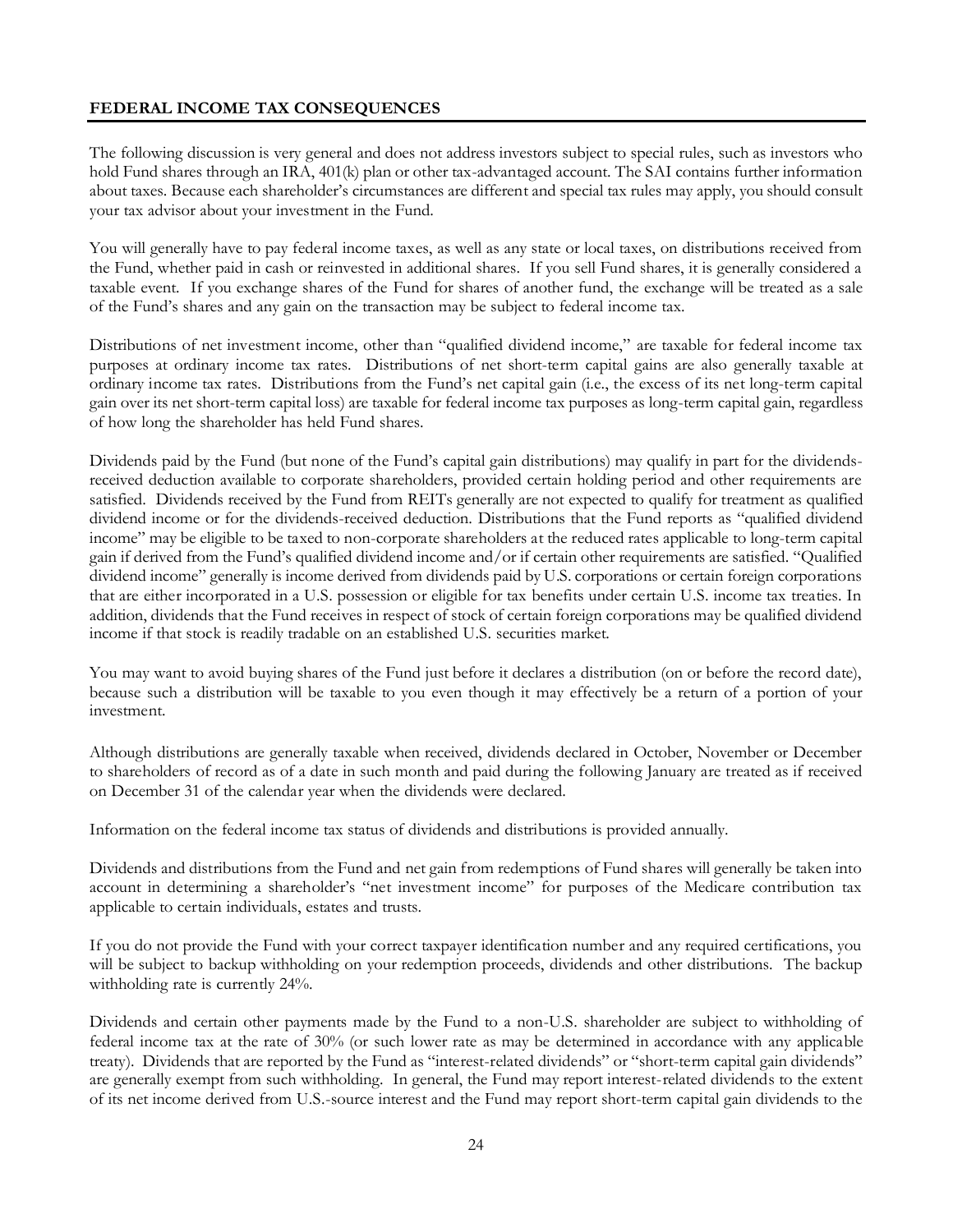extent its net short-term capital gain for the taxable year exceeds its net long-term capital loss. Backup withholding will not be applied to payments that have been subject to the 30% withholding tax described in this paragraph.

Under legislation commonly referred to as "FATCA," unless certain non-U.S. entities that hold shares comply with IRS requirements that will generally require them to report information regarding U.S. persons investing in, or holding accounts with, such entities, a 30% withholding tax may apply to dividends payable to such entities. A non-U.S. shareholder may be exempt from the withholding described in this paragraph under an applicable intergovernmental agreement between the United States and a foreign government, provided that the shareholder and the applicable foreign government comply with the terms of the agreement.

Some of the Fund's investment income may be subject to foreign income taxes that are withheld at the country of origin. Tax treaties between certain countries and the United States may reduce or eliminate such taxes, but there can be no assurance that the Fund will qualify for treaty benefits.

# <span id="page-26-0"></span>**FINANCIAL HIGHLIGHTS**

Because the Fund has not commenced operations as of the date of this Prospectus, no financial information is available.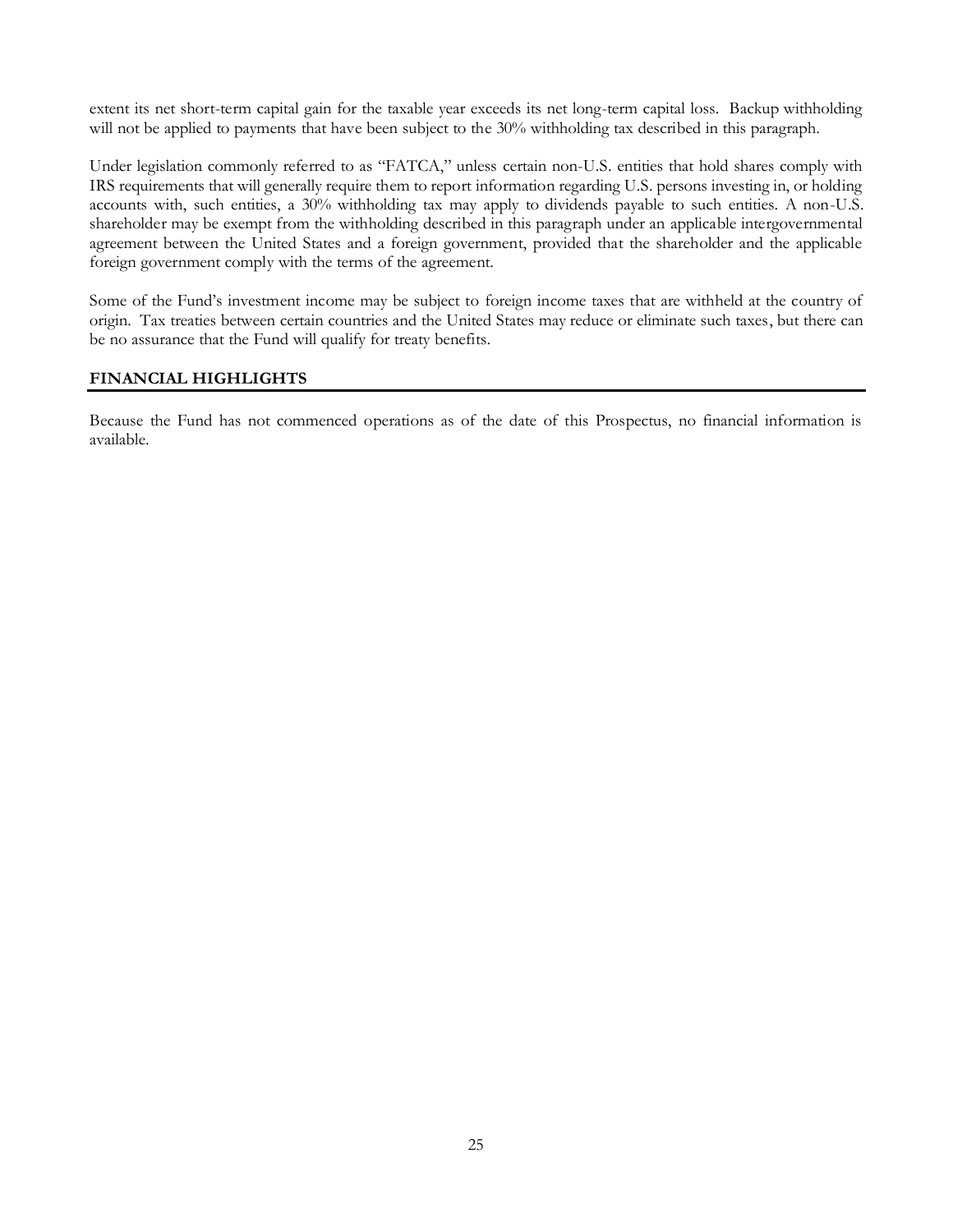# **Investment Advisor**

Kennedy Capital Management, Inc. 10829 Olive Boulevard, Suite 100 St. Louis, Missouri 63141

#### **Fund Co-Administrator**

Mutual Fund Administration, LLC 2220 E. Route 66, Suite 226 Glendora, California 91740

# **Fund Co-Administrator, Transfer Agent and Fund Accountant**

UMB Fund Services, Inc. 235 West Galena Street Milwaukee, Wisconsin 53212

#### **Custodian**

UMB Bank, n.a. 928 Grand Boulevard, 5th Floor Kansas City, Missouri 64106

#### **Distributor**

IMST Distributors, LLC Three Canal Plaza, Suite 100 Portland, Maine 04101 www.foreside.com

#### **Counsel to the Trust and Independent Trustees**

Morgan, Lewis & Bockius LLP 600 Anton Boulevard, Suite 1800 Costa Mesa, California 92626

# **Independent Registered Public Accounting Firm**

Tait, Weller & Baker LLP Two Liberty Place 50 S. 16th Street, Suite 2900 Philadelphia, Pennsylvania 19102-2529